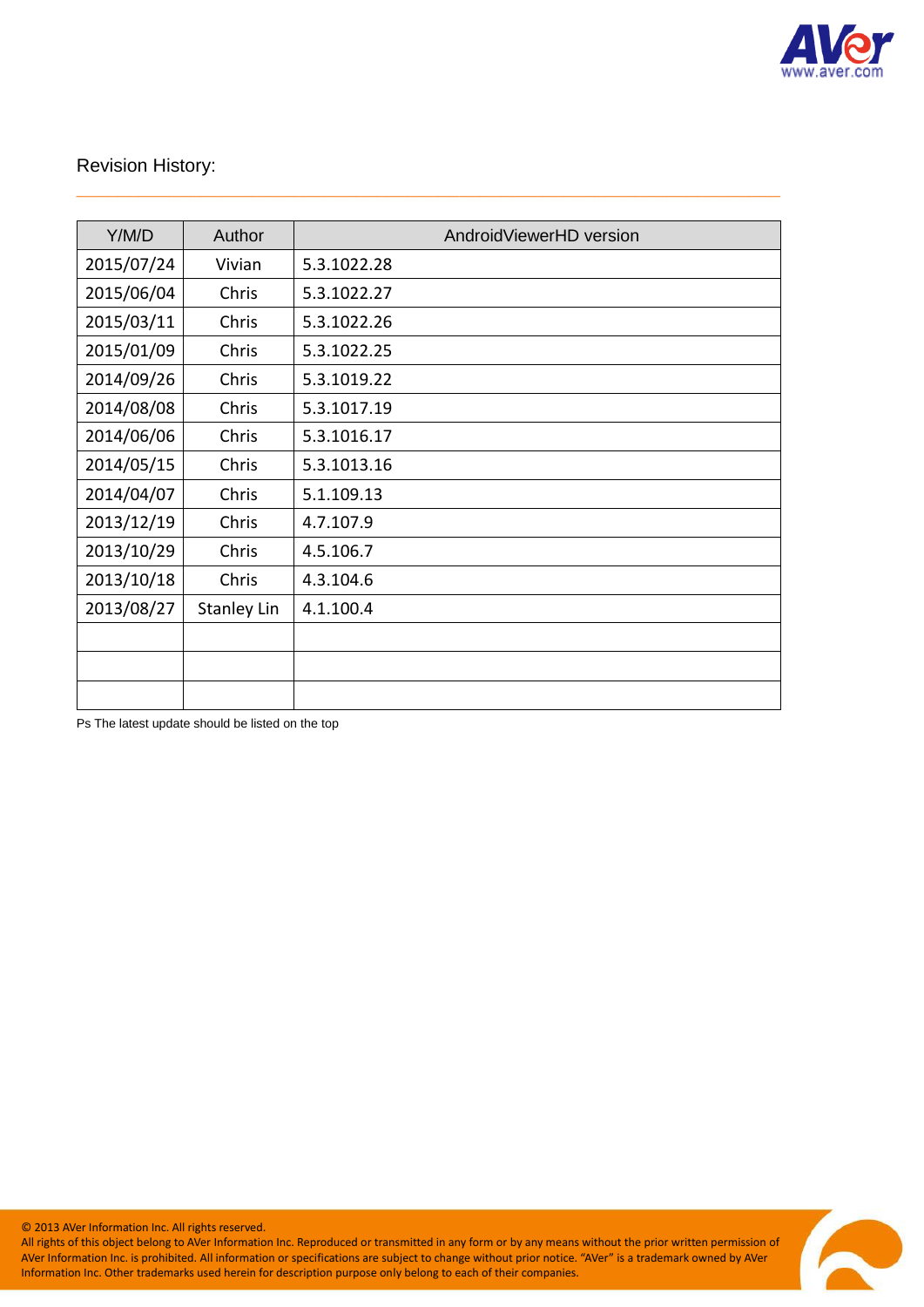

| Product                   | AndroidViewerHD                                                                                                                                                                                                                                                                                                                                                                                                                                                                                                                                                                                                                                                                                                                                                               |
|---------------------------|-------------------------------------------------------------------------------------------------------------------------------------------------------------------------------------------------------------------------------------------------------------------------------------------------------------------------------------------------------------------------------------------------------------------------------------------------------------------------------------------------------------------------------------------------------------------------------------------------------------------------------------------------------------------------------------------------------------------------------------------------------------------------------|
| Version                   | 5.3.1022.28                                                                                                                                                                                                                                                                                                                                                                                                                                                                                                                                                                                                                                                                                                                                                                   |
| Introduction              | <b>Official Release</b>                                                                                                                                                                                                                                                                                                                                                                                                                                                                                                                                                                                                                                                                                                                                                       |
| Hardware<br>Compatibility | Android system Mobile, PAD                                                                                                                                                                                                                                                                                                                                                                                                                                                                                                                                                                                                                                                                                                                                                    |
| <b>Operating Systems</b>  | Android 2.3.5 above                                                                                                                                                                                                                                                                                                                                                                                                                                                                                                                                                                                                                                                                                                                                                           |
| <b>Compatibility List</b> | NVR/DVR: E, P series, IWH series, EH series, NV series<br>1.<br>2. Camera: SF2121H-R, SF2121H-BHR, SF2121H-DVR, FB2027-1/(E),<br>FB2027-2,FB2027-3/(E), FB3027, FB2028-T1/(E), FB2028-T2/(E),<br>FB2028-TM/(E), FV2028-T/(E), FV2028-TM/(E), FX2000/(E),<br>FB3028-RT1/(E), FB3028-RT2/(E), FB3028-RTM/(E), FD2020/(E),<br>FD2020-M/(E), FD3020, FD3020-M, FV2028/(E), FV3028,<br>FV3028-RT/(E), FV3028-RTM/(E), FX3000-R/(E), SF2012H, SF2012H-B,<br>SF2012H-C, SF2012H-D, SF2012H-DV, SF2111H-BR, SF2111H-DR,<br>SF2111H-DVR, SF2111H-R, FV1306, FV2006, FC1320-P, FC1320-PW,<br>FC2020-P, FC2020-PW, SD1306, FD1020, FC1020-P,<br>FC2020-P1,FC1000,FC1000-1,FD2000-1,FD2000-2,FD2000-3,SD2026,<br>FV2006-1,FV2026-M,FB1026,FB2026,FB2026-M,FB2026-F,FD2020-1,<br>FD2020-F. |
| Change Log                | <b>Support New cameras:</b><br>1.<br>FC1000,FC1000-1,FD2000-1,FD2000-2,FD2000-3,SD2026,FV2006-1,<br>FV2026-M,FB1026,FB2026,FB2026-M,FB2026-F,FD2020-1,FD2020-F.                                                                                                                                                                                                                                                                                                                                                                                                                                                                                                                                                                                                               |
| Known Issues              | 1. AndroidViewer will show connection failed when user changed the<br>RTSP path setting of IP camera.                                                                                                                                                                                                                                                                                                                                                                                                                                                                                                                                                                                                                                                                         |
|                           | 2. IP camera port number should be refer to the RTSP port number of<br>IP camera (default is 554), but SF2012 and SF2111 series default is<br>80.                                                                                                                                                                                                                                                                                                                                                                                                                                                                                                                                                                                                                             |
|                           | 3. 2-way audio function in live view mode only supports IWH3216,<br>E5016(H), E1008(H) and P5036(H).                                                                                                                                                                                                                                                                                                                                                                                                                                                                                                                                                                                                                                                                          |
|                           | 4. If mobile memory buffer is limited, user might encounter delayed<br>audio when using 2-way audio function.                                                                                                                                                                                                                                                                                                                                                                                                                                                                                                                                                                                                                                                                 |
|                           | 5. When the WiFi or 3G signal is weak or NVR/IP camera is busy,                                                                                                                                                                                                                                                                                                                                                                                                                                                                                                                                                                                                                                                                                                               |

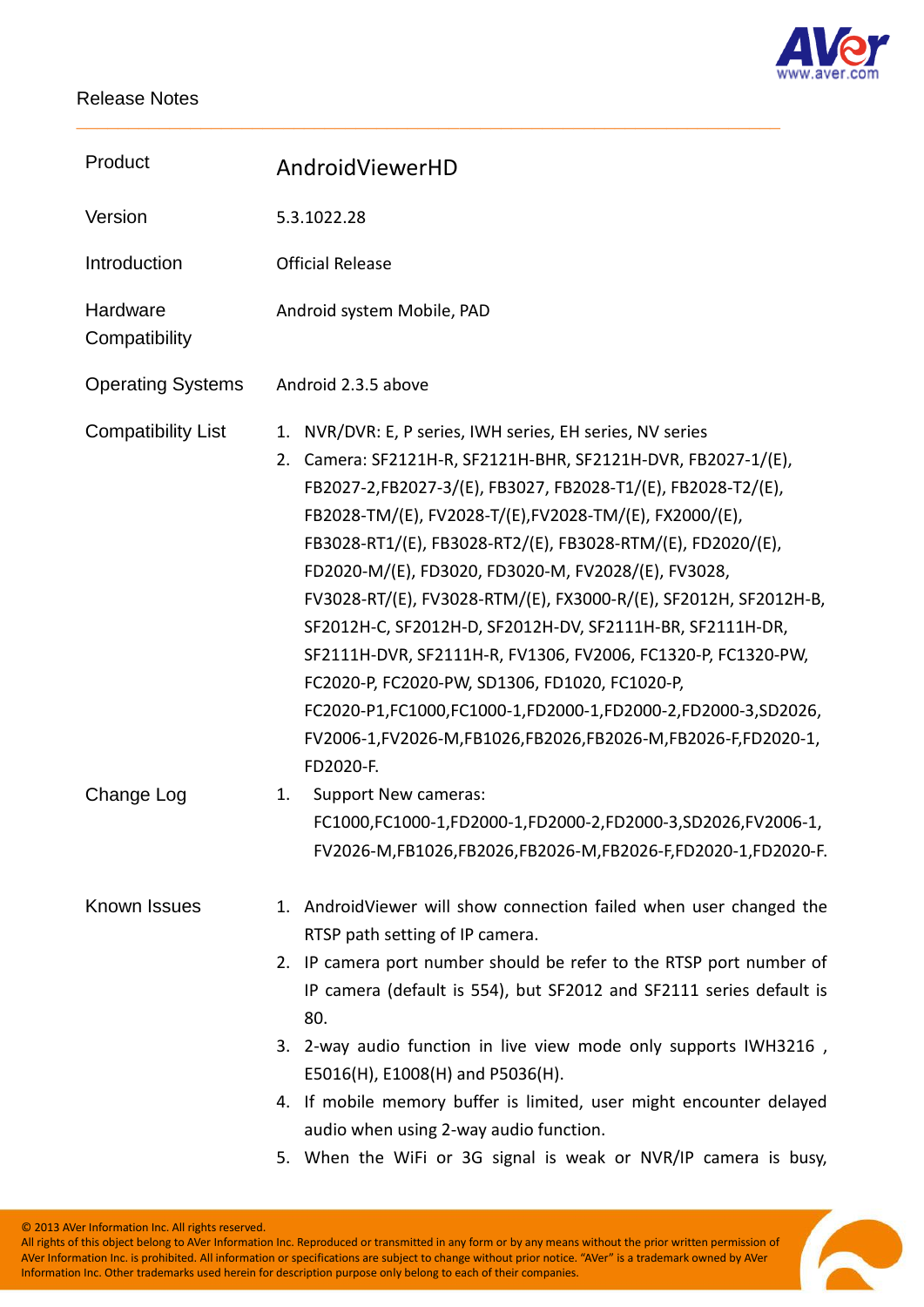

| Product       | AndroidViewerHD                                                                              |
|---------------|----------------------------------------------------------------------------------------------|
|               | AndroidViewer can't search total devices in LAN when using NVR/IP<br>camera search function. |
|               | 6. AndroidViewer didn't support customized Android version (like                             |
|               | Samsung S3 SPH-L710 4.4.2 Sprint Version).                                                   |
| <b>Others</b> | N/A                                                                                          |

© 2013 AVer Information Inc. All rights reserved.

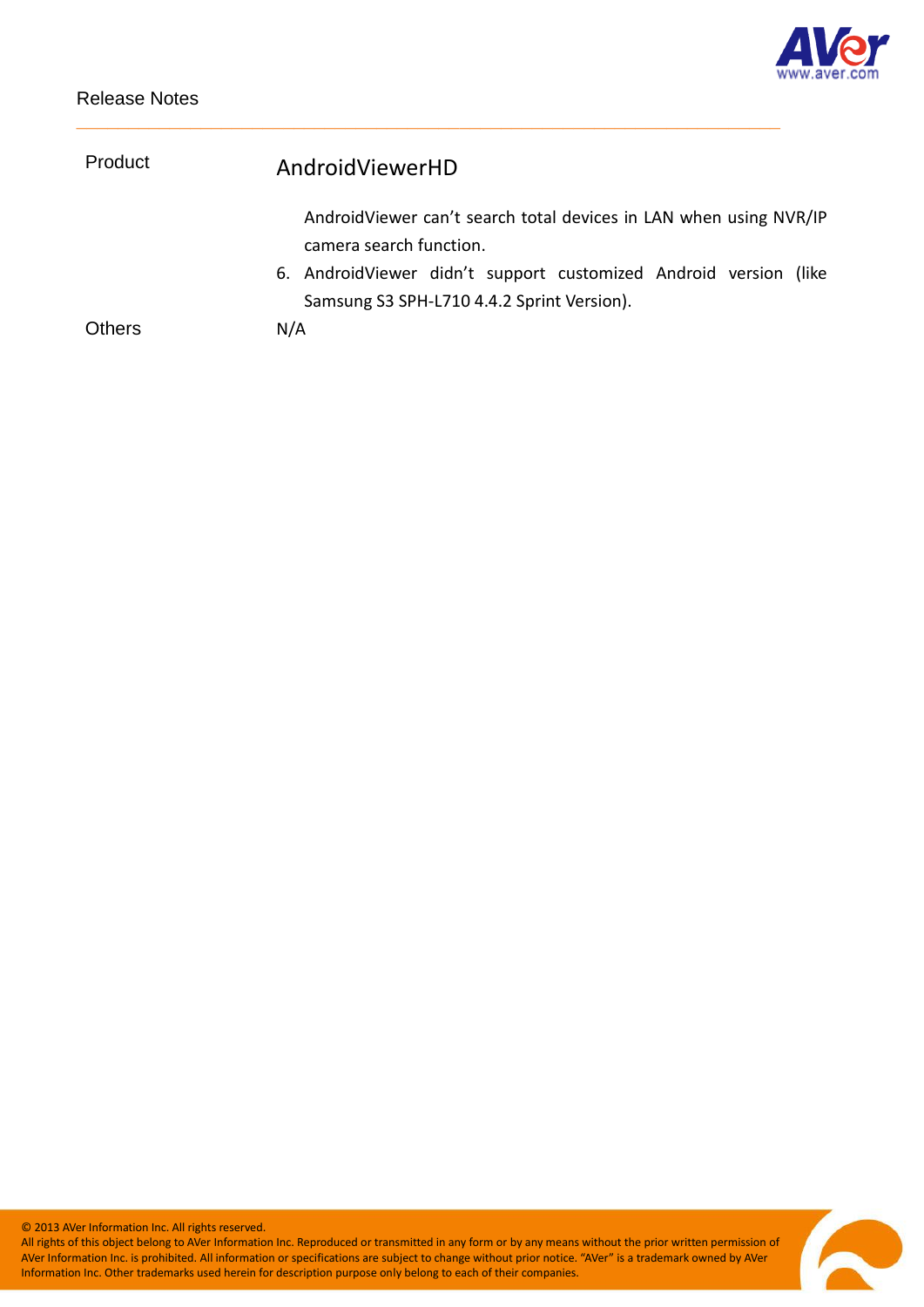

| Product                   | AndroidViewerHD                                                                                                                                                                                                                                                                                                                                                                                                                                                                                                                                                                                                                                                                                                                                                             |
|---------------------------|-----------------------------------------------------------------------------------------------------------------------------------------------------------------------------------------------------------------------------------------------------------------------------------------------------------------------------------------------------------------------------------------------------------------------------------------------------------------------------------------------------------------------------------------------------------------------------------------------------------------------------------------------------------------------------------------------------------------------------------------------------------------------------|
| Version                   | 5.3.1022.27                                                                                                                                                                                                                                                                                                                                                                                                                                                                                                                                                                                                                                                                                                                                                                 |
| Introduction              | <b>Official Release</b>                                                                                                                                                                                                                                                                                                                                                                                                                                                                                                                                                                                                                                                                                                                                                     |
| Hardware<br>Compatibility | Android system Mobile, PAD                                                                                                                                                                                                                                                                                                                                                                                                                                                                                                                                                                                                                                                                                                                                                  |
| <b>Operating Systems</b>  | Android 2.3.5 above                                                                                                                                                                                                                                                                                                                                                                                                                                                                                                                                                                                                                                                                                                                                                         |
| <b>Compatibility List</b> | NVR/DVR: E, P series, IWH series, EH series, NV series<br>1.<br>Camera: SF2121H-R, SF2121H-BHR, SF2121H-DVR, FB2027-1/(E),<br>2.<br>FB2027-2,FB2027-3/(E), FB3027, FB2028-T1/(E), FB2028-T2/(E),<br>FB2028-TM/(E), FV2028-T/(E), FV2028-TM/(E), FX2000/(E),<br>FB3028-RT1/(E), FB3028-RT2/(E), FB3028-RTM/(E), FD2020/(E),<br>FD2020-M/(E), FD3020, FD3020-M, FV2028/(E), FV3028,<br>FV3028-RT/(E), FV3028-RTM/(E), FX3000-R/(E), SF2012H, SF2012H-B,<br>SF2012H-C, SF2012H-D, SF2012H-DV, SF2111H-BR, SF2111H-DR,<br>SF2111H-DVR, SF2111H-R, FV1306, FV2006, FC1320-P, FC1320-PW,<br>FC2020-P, FC2020-PW, SD1306, FD1020, FC1020-P, FC2020-P1                                                                                                                              |
| Change Log                | Support Android 5.0 version.<br>1.<br>Support 2 <sup>nd</sup> stream display in live view mode.<br>2.                                                                                                                                                                                                                                                                                                                                                                                                                                                                                                                                                                                                                                                                       |
| Known Issues              | AndroidViewer will show connection failed when user changed the<br>1.<br>RTSP path setting of IP camera.<br>2. IP camera port number should be refer to the RTSP port number of<br>IP camera (default is 554), but SF2012 and SF2111 series default is<br>80.<br>3. 2-way audio function in live view mode only supports IWH3216,<br>E5016(H), E1008(H) and P5036(H).<br>4. If mobile memory buffer is limited, user might encounter delayed<br>audio when using 2-way audio function.<br>5. When the WiFi or 3G signal is weak or NVR/IP camera is busy,<br>AndroidViewer can't search total devices in LAN when using NVR/IP<br>camera search function.<br>6. AndroidViewer didn't support customized Android version (like<br>Samsung S3 SPH-L710 4.4.2 Sprint Version). |
| <b>Others</b>             | N/A                                                                                                                                                                                                                                                                                                                                                                                                                                                                                                                                                                                                                                                                                                                                                                         |

\_\_\_\_\_\_\_\_\_\_\_\_\_\_\_\_\_\_\_\_\_\_\_\_\_\_\_\_\_\_\_\_\_\_\_\_\_\_\_\_\_\_\_\_\_\_\_\_\_\_\_\_\_\_\_\_\_\_\_\_\_\_\_\_\_\_\_\_

© 2013 AVer Information Inc. All rights reserved.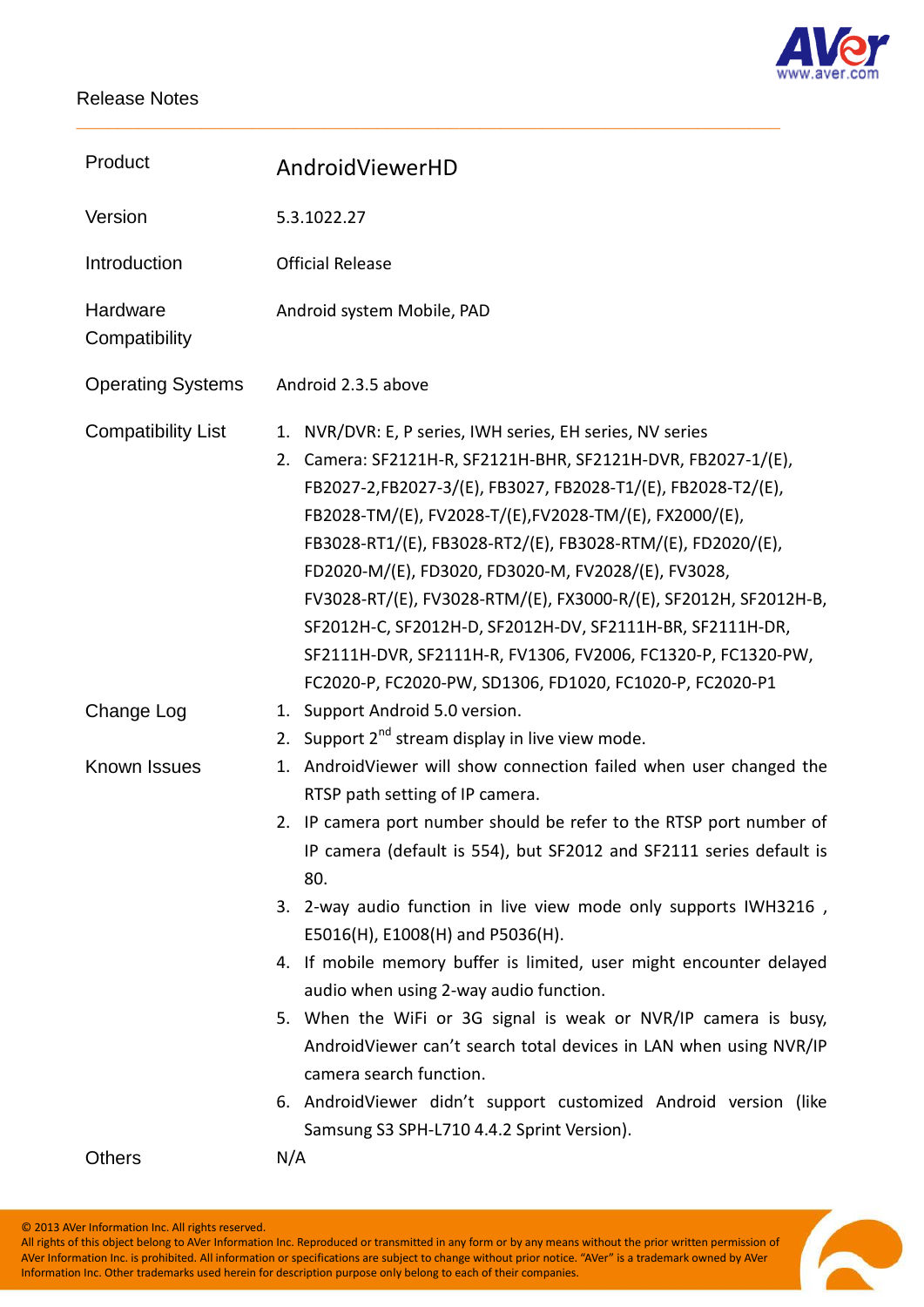

| Product                   | AndroidViewerHD                                                                                                                                                                                                                                                                                                                                                                                                                                                                                                                                                                                                                                                                                                  |
|---------------------------|------------------------------------------------------------------------------------------------------------------------------------------------------------------------------------------------------------------------------------------------------------------------------------------------------------------------------------------------------------------------------------------------------------------------------------------------------------------------------------------------------------------------------------------------------------------------------------------------------------------------------------------------------------------------------------------------------------------|
| Version                   | 5.3.1022.26                                                                                                                                                                                                                                                                                                                                                                                                                                                                                                                                                                                                                                                                                                      |
| Introduction              | <b>Official Release</b>                                                                                                                                                                                                                                                                                                                                                                                                                                                                                                                                                                                                                                                                                          |
| Hardware<br>Compatibility | Android system Mobile, PAD                                                                                                                                                                                                                                                                                                                                                                                                                                                                                                                                                                                                                                                                                       |
| <b>Operating Systems</b>  | Android 2.3.5 above (except Android 5.0)                                                                                                                                                                                                                                                                                                                                                                                                                                                                                                                                                                                                                                                                         |
| <b>Compatibility List</b> | Camera: SF2121H-R, SF2121H-BHR, SF2121H-DVR, FB2027-1/(E),<br>1.<br>FB2027-2,FB2027-3/(E), FB3027, FB2028-T1/(E), FB2028-T2/(E),<br>FB2028-TM/(E), FV2028-T/(E), FV2028-TM/(E), FX2000/(E),<br>FB3028-RT1/(E), FB3028-RT2/(E), FB3028-RTM/(E), FD2020/(E),<br>FD2020-M/(E), FD3020, FD3020-M, FV2028/(E), FV3028,<br>FV3028-RT/(E), FV3028-RTM/(E), FX3000-R/(E), SF2012H, SF2012H-B,<br>SF2012H-C, SF2012H-D, SF2012H-DV, SF2111H-BR, SF2111H-DR,<br>SF2111H-DVR, SF2111H-R, FV1306, FV2006, FC1320-P, FC1320-PW,<br>FC2020-P, FC2020-PW, SD1306, FD1020, FC1020-P,<br>FC2020-P1,FC1000,FC1000-1,FD2000-1,FD2000-2,FD2000-3,SD2026,<br>FV2006-1,FV2026-M,FB1026,FB2026,FB2026-M,FB2026-F,FD2020-1,<br>FD2020-F. |
| Change Log                | Revise Android system support list, current version didn't support<br>1.<br>Android 5.0.                                                                                                                                                                                                                                                                                                                                                                                                                                                                                                                                                                                                                         |
| Known Issues              | 1. AndroidViewer will show connection failed when user changed the<br>RTSP path setting of IP camera.                                                                                                                                                                                                                                                                                                                                                                                                                                                                                                                                                                                                            |
|                           | 2. IP camera port number should be refer to the RTSP port number of<br>IP camera (default is 554), but SF2012 and SF2111 series default is<br>80.                                                                                                                                                                                                                                                                                                                                                                                                                                                                                                                                                                |
|                           | 3. 2-way audio function in live view mode only supports IWH3216,<br>E5016(H), E1008(H) and P5036(H).                                                                                                                                                                                                                                                                                                                                                                                                                                                                                                                                                                                                             |
|                           | 4. If mobile memory buffer is limited, user might encounter delayed<br>audio when using 2-way audio function.                                                                                                                                                                                                                                                                                                                                                                                                                                                                                                                                                                                                    |
|                           | 5. When the WiFi or 3G signal is weak or NVR/IP camera is busy,<br>AndroidViewer can't search total devices in LAN when using NVR/IP<br>camera search function.                                                                                                                                                                                                                                                                                                                                                                                                                                                                                                                                                  |
|                           | 6. AndroidViewer didn't support customized Android version (like                                                                                                                                                                                                                                                                                                                                                                                                                                                                                                                                                                                                                                                 |

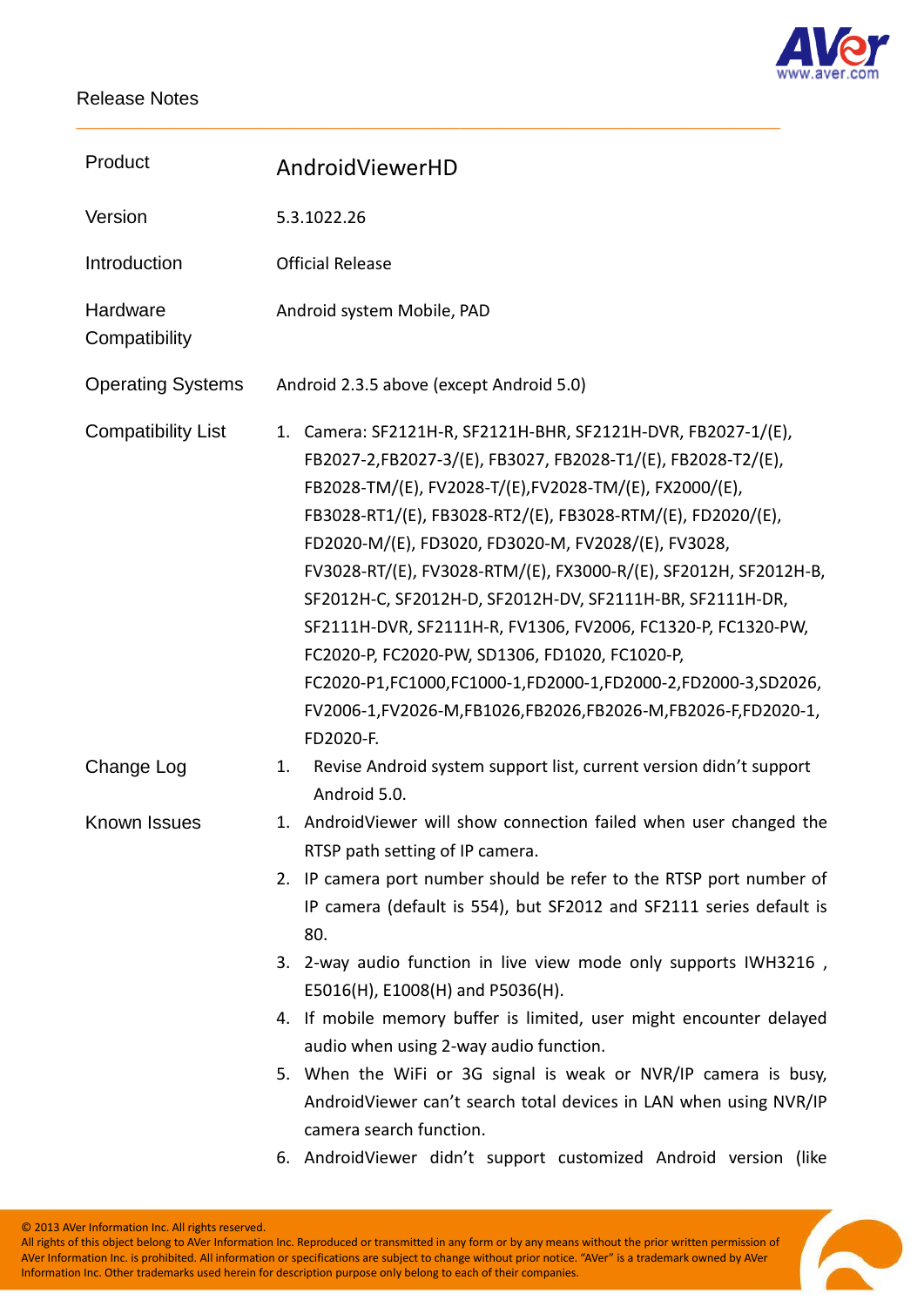

| Product       | AndroidViewerHD                            |
|---------------|--------------------------------------------|
|               | Samsung S3 SPH-L710 4.4.2 Sprint Version). |
| <b>Others</b> | N/A                                        |

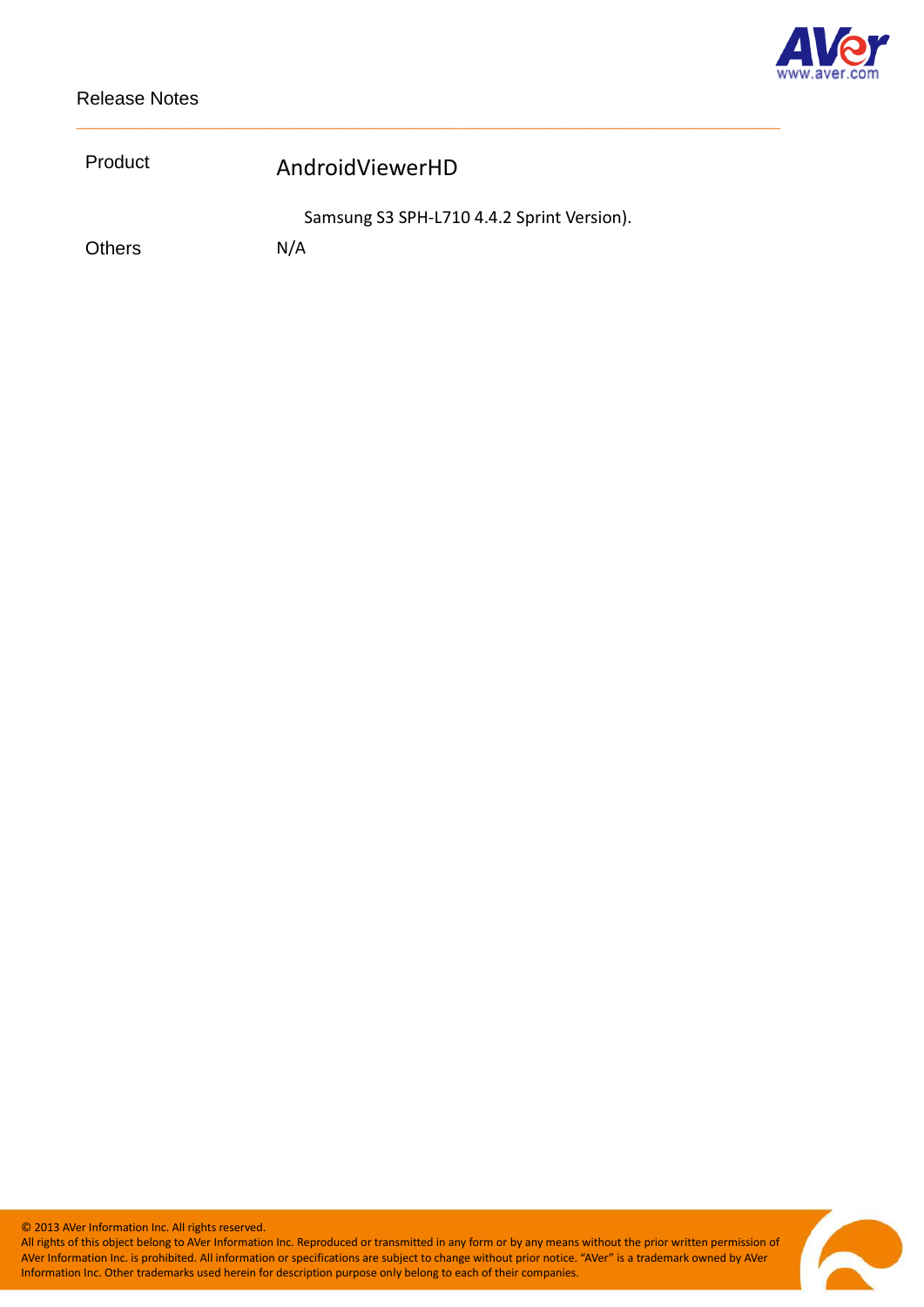

| Product                   | AndroidViewerHD                                                                                                                                                                                                                                                                                                                                                                                                                                                                                                                                                                                                                                |
|---------------------------|------------------------------------------------------------------------------------------------------------------------------------------------------------------------------------------------------------------------------------------------------------------------------------------------------------------------------------------------------------------------------------------------------------------------------------------------------------------------------------------------------------------------------------------------------------------------------------------------------------------------------------------------|
| Version                   | 5.3.1022.25                                                                                                                                                                                                                                                                                                                                                                                                                                                                                                                                                                                                                                    |
| Introduction              | <b>Official Release</b>                                                                                                                                                                                                                                                                                                                                                                                                                                                                                                                                                                                                                        |
| Hardware<br>Compatibility | Android system Mobile, PAD                                                                                                                                                                                                                                                                                                                                                                                                                                                                                                                                                                                                                     |
| <b>Operating Systems</b>  | Android 2.3.5 above                                                                                                                                                                                                                                                                                                                                                                                                                                                                                                                                                                                                                            |
| <b>Compatibility List</b> | NVR/DVR: E, P series, IWH series, EH series, NV series<br>1.<br>Camera: SF2121H-R, SF2121H-BHR, SF2121H-DVR, FB2027-1/(E),<br>2.<br>FB2027-2,FB2027-3/(E), FB3027, FB2028-T1/(E), FB2028-T2/(E),<br>FB2028-TM/(E), FV2028-T/(E), FV2028-TM/(E), FX2000/(E),<br>FB3028-RT1/(E), FB3028-RT2/(E), FB3028-RTM/(E), FD2020/(E),<br>FD2020-M/(E), FD3020, FD3020-M, FV2028/(E), FV3028,<br>FV3028-RT/(E), FV3028-RTM/(E), FX3000-R/(E), SF2012H, SF2012H-B,<br>SF2012H-C, SF2012H-D, SF2012H-DV, SF2111H-BR, SF2111H-DR,<br>SF2111H-DVR, SF2111H-R, FV1306, FV2006, FC1320-P, FC1320-PW,<br>FC2020-P, FC2020-PW, SD1306, FD1020, FC1020-P, FC2020-P1 |
| Change Log                | Increase NVR list number up to 1024.<br>1.<br>Fixed 2-way audio bug when using DDNS on NV series platform.<br>2.                                                                                                                                                                                                                                                                                                                                                                                                                                                                                                                               |
| Known Issues              | AndroidViewer will show connection failed when user changed the<br>1.<br>RTSP path setting of IP camera.<br>IP camera port number should be refer to the RTSP port number of<br>2.<br>IP camera (default is 554), but SF2012 and SF2111 series default is<br>80.<br>3. 2-way audio function in live view mode only supports IWH3216,<br>E5016(H), E1008(H) and P5036(H).<br>4. If mobile memory buffer is limited, user might encounter delayed<br>audio when using 2-way audio function.                                                                                                                                                      |
|                           | 5. When the WiFi or 3G signal is weak or NVR/IP camera is busy,<br>AndroidViewer can't search total devices in LAN when using NVR/IP<br>camera search function.                                                                                                                                                                                                                                                                                                                                                                                                                                                                                |
|                           | 6. AndroidViewer didn't support customized Android version (like<br>Samsung S3 SPH-L710 4.4.2 Sprint Version).                                                                                                                                                                                                                                                                                                                                                                                                                                                                                                                                 |
| <b>Others</b>             | N/A                                                                                                                                                                                                                                                                                                                                                                                                                                                                                                                                                                                                                                            |

\_\_\_\_\_\_\_\_\_\_\_\_\_\_\_\_\_\_\_\_\_\_\_\_\_\_\_\_\_\_\_\_\_\_\_\_\_\_\_\_\_\_\_\_\_\_\_\_\_\_\_\_\_\_\_\_\_\_\_\_\_\_\_\_\_\_\_\_

© 2013 AVer Information Inc. All rights reserved.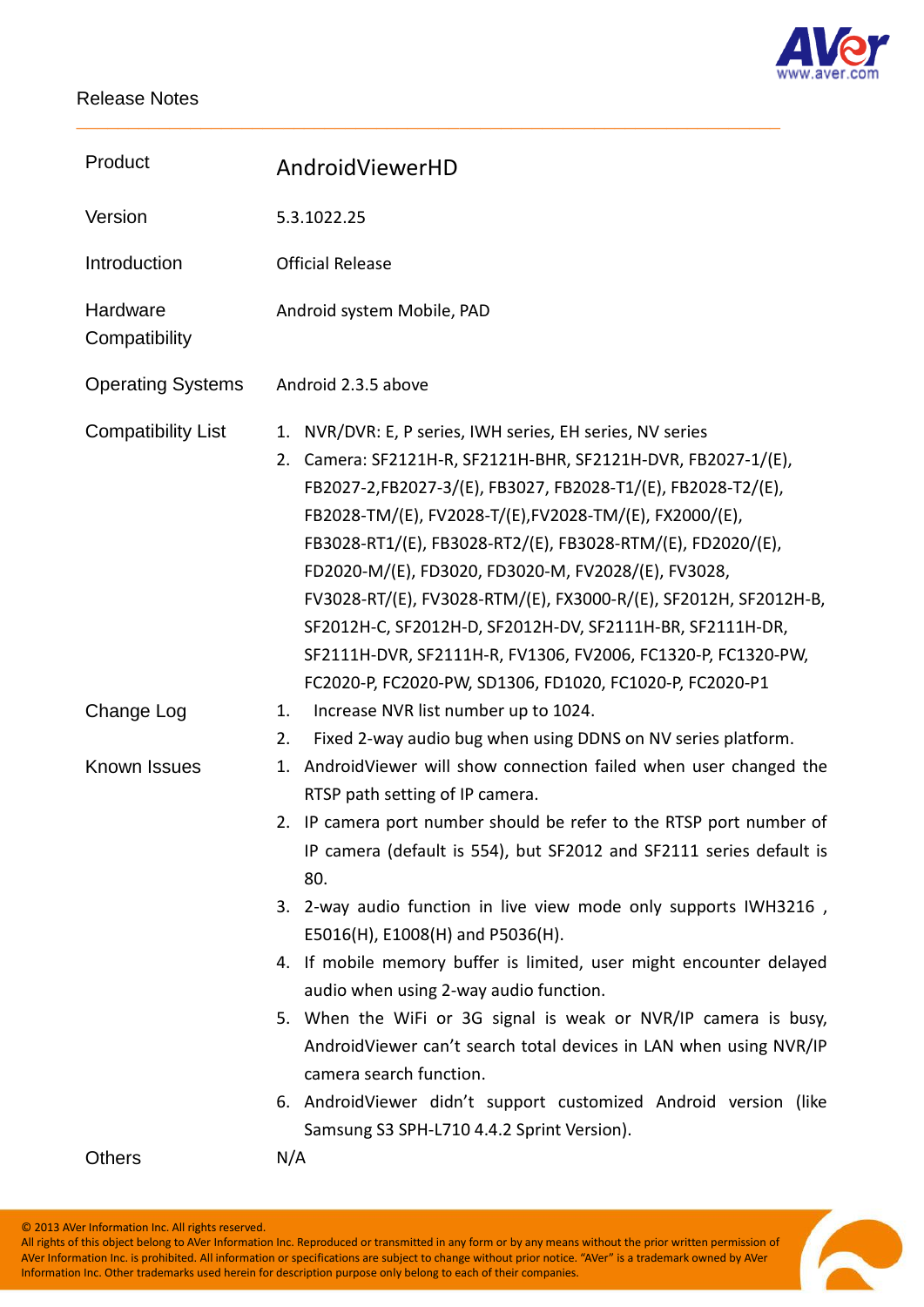

| Product                   | AndroidViewerHD                                                                                                                                                                                                                                                                                                                                                                                                                                                                                                                                                                                                                                |
|---------------------------|------------------------------------------------------------------------------------------------------------------------------------------------------------------------------------------------------------------------------------------------------------------------------------------------------------------------------------------------------------------------------------------------------------------------------------------------------------------------------------------------------------------------------------------------------------------------------------------------------------------------------------------------|
| Version                   | 5.3.1019.22                                                                                                                                                                                                                                                                                                                                                                                                                                                                                                                                                                                                                                    |
| Introduction              | <b>Official Release</b>                                                                                                                                                                                                                                                                                                                                                                                                                                                                                                                                                                                                                        |
| Hardware<br>Compatibility | Android system Mobile, PAD                                                                                                                                                                                                                                                                                                                                                                                                                                                                                                                                                                                                                     |
| <b>Operating Systems</b>  | Android 2.3.5 above                                                                                                                                                                                                                                                                                                                                                                                                                                                                                                                                                                                                                            |
| <b>Compatibility List</b> | NVR/DVR: E, P series, IWH series, EH series, NV series<br>1.<br>Camera: SF2121H-R, SF2121H-BHR, SF2121H-DVR, FB2027-1/(E),<br>2.<br>FB2027-2,FB2027-3/(E), FB3027, FB2028-T1/(E), FB2028-T2/(E),<br>FB2028-TM/(E), FV2028-T/(E), FV2028-TM/(E), FX2000/(E),<br>FB3028-RT1/(E), FB3028-RT2/(E), FB3028-RTM/(E), FD2020/(E),<br>FD2020-M/(E), FD3020, FD3020-M, FV2028/(E), FV3028,<br>FV3028-RT/(E), FV3028-RTM/(E), FX3000-R/(E), SF2012H, SF2012H-B,<br>SF2012H-C, SF2012H-D, SF2012H-DV, SF2111H-BR, SF2111H-DR,<br>SF2111H-DVR, SF2111H-R, FV1306, FV2006, FC1320-P, FC1320-PW,<br>FC2020-P, FC2020-PW, SD1306, FD1020, FC1020-P, FC2020-P1 |
| Change Log                | Support AVer NVR P5036-R, P5036-16-R<br>1.<br>Remove AndroidViewer on Google play, AndroidViewer HD is<br>2.<br>suitable both for Mobile and PAD platform.                                                                                                                                                                                                                                                                                                                                                                                                                                                                                     |
| <b>Known Issues</b>       | 1. AndroidViewer will show connection failed when user changed the<br>RTSP path setting of IP camera.                                                                                                                                                                                                                                                                                                                                                                                                                                                                                                                                          |
|                           | 2. IP camera port number should be refer to the RTSP port number of<br>IP camera (default is 554), but SF2012 and SF2111 series default is<br>80.                                                                                                                                                                                                                                                                                                                                                                                                                                                                                              |
|                           | 3. 2-way audio function in live view mode only supports IWH3216,<br>E5016(H), E1008(H) and P5036(H).                                                                                                                                                                                                                                                                                                                                                                                                                                                                                                                                           |
|                           | 4. If mobile memory buffer is limited, user might encounter delayed                                                                                                                                                                                                                                                                                                                                                                                                                                                                                                                                                                            |
|                           | audio when using 2-way audio function.<br>5. When the WiFi or 3G signal is weak or NVR/IP camera is busy,<br>AndroidViewer can't search total devices in LAN when using NVR/IP<br>camera search function.                                                                                                                                                                                                                                                                                                                                                                                                                                      |
|                           | 6. AndroidViewer didn't support customized Android version (like<br>Samsung S3 SPH-L710 4.4.2 Sprint Version).                                                                                                                                                                                                                                                                                                                                                                                                                                                                                                                                 |

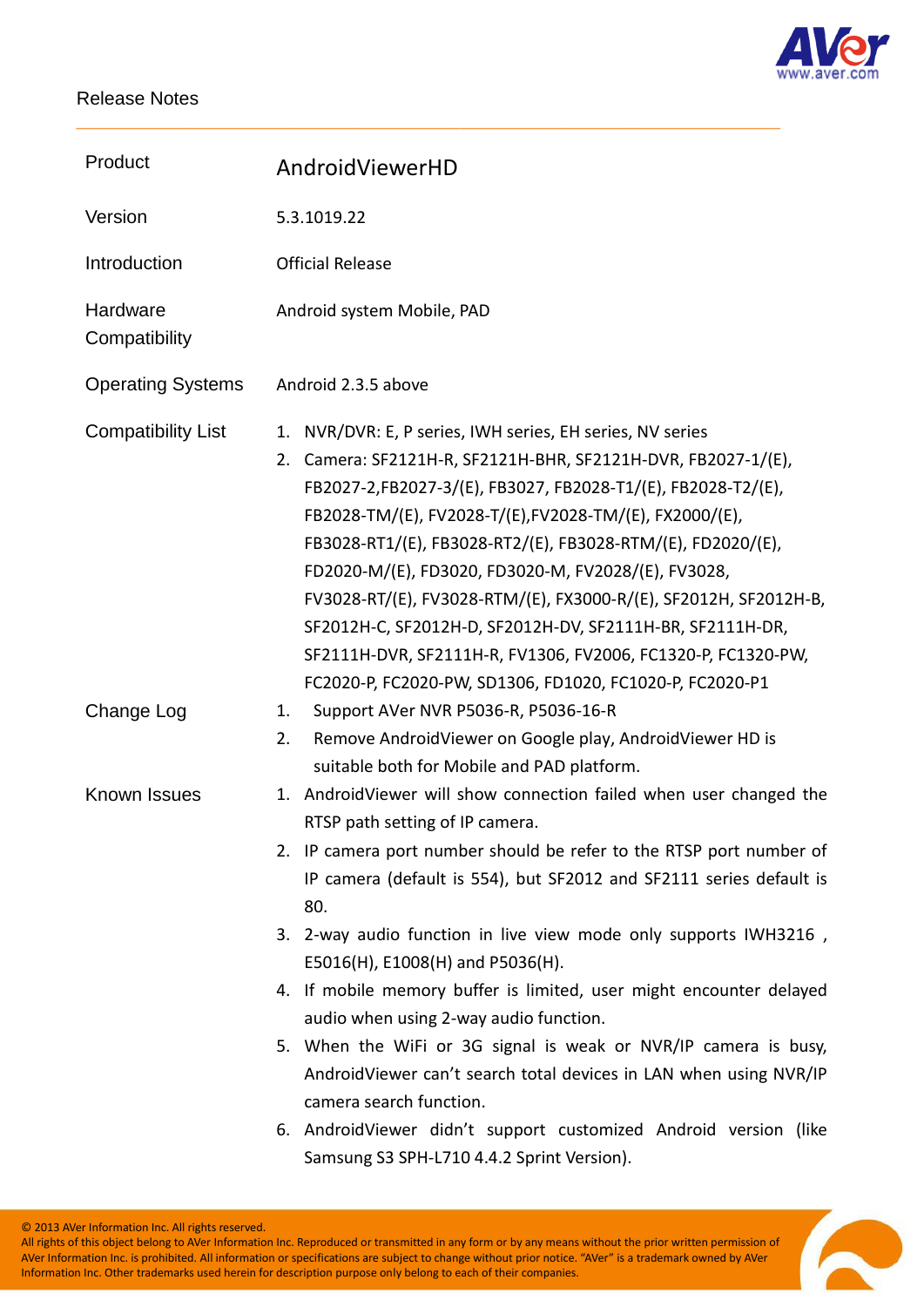

# Product AndroidViewerHD

\_\_\_\_\_\_\_\_\_\_\_\_\_\_\_\_\_\_\_\_\_\_\_\_\_\_\_\_\_\_\_\_\_\_\_\_\_\_\_\_\_\_\_\_\_\_\_\_\_\_\_\_\_\_\_\_\_\_\_\_\_\_\_\_\_\_\_\_

Others N/A

© 2013 AVer Information Inc. All rights reserved.

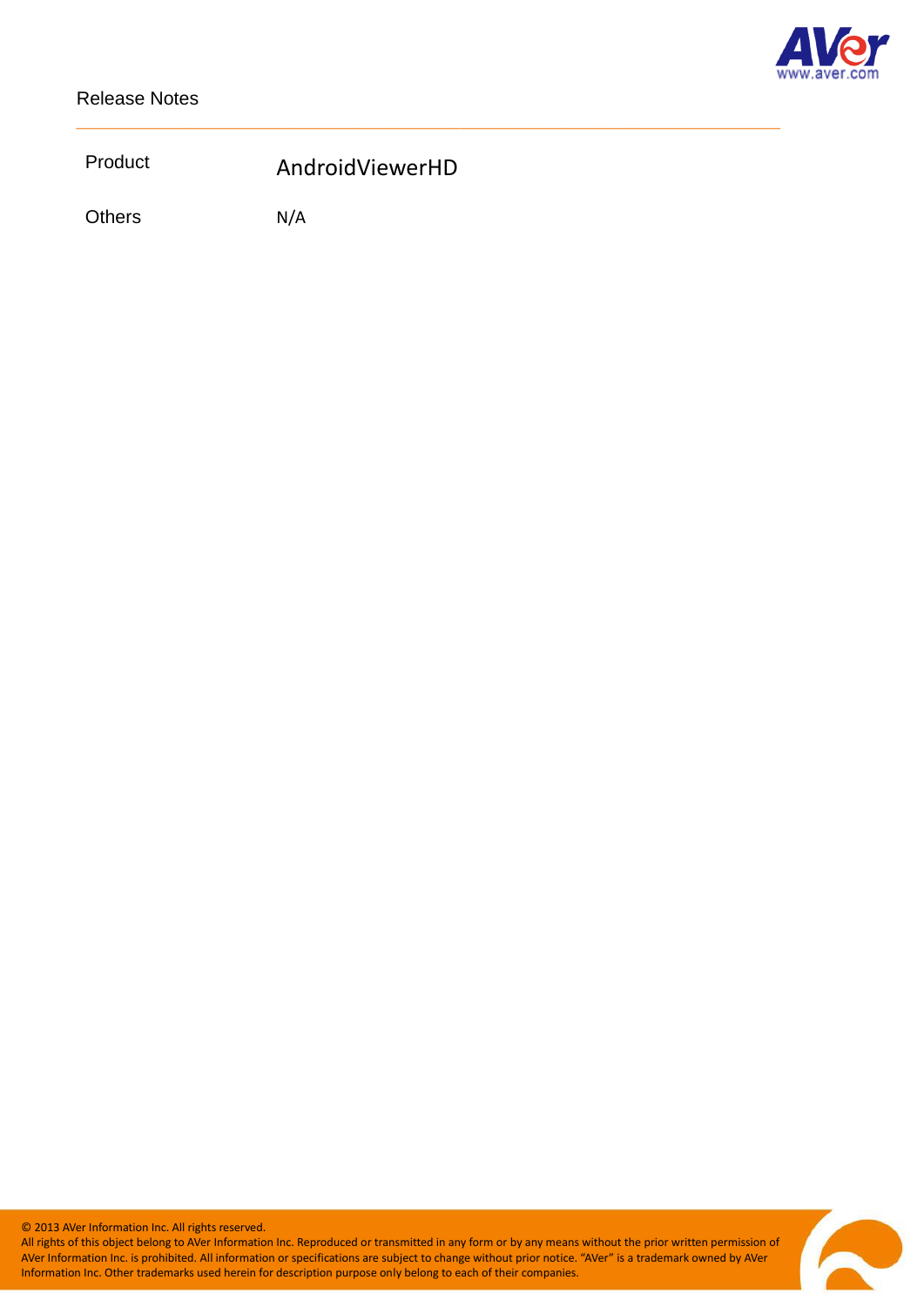

| Product                   | AndroidViewerHD                                                                                                                                                                                                                                                                                                                                                                                                                                                                                                                                                                                                                             |
|---------------------------|---------------------------------------------------------------------------------------------------------------------------------------------------------------------------------------------------------------------------------------------------------------------------------------------------------------------------------------------------------------------------------------------------------------------------------------------------------------------------------------------------------------------------------------------------------------------------------------------------------------------------------------------|
| Version                   | 5.3.1017.19                                                                                                                                                                                                                                                                                                                                                                                                                                                                                                                                                                                                                                 |
| Introduction              | <b>Official Release</b>                                                                                                                                                                                                                                                                                                                                                                                                                                                                                                                                                                                                                     |
| Hardware<br>Compatibility | Android system Mobile                                                                                                                                                                                                                                                                                                                                                                                                                                                                                                                                                                                                                       |
| <b>Operating Systems</b>  | Android 2.3.5 above                                                                                                                                                                                                                                                                                                                                                                                                                                                                                                                                                                                                                         |
| <b>Compatibility List</b> | NVR/DVR: E series, IWH series, EH series, NV series<br>1.<br>Camera: SF2121H-R, SF2121H-BHR, SF2121H-DVR, FB2027-1/(E),<br>2.<br>FB2027-2,FB2027-3/(E), FB3027, FB2028-T1/(E), FB2028-T2/(E),<br>FB2028-TM/(E), FV2028-T/(E), FV2028-TM/(E), FX2000/(E),<br>FB3028-RT1/(E), FB3028-RT2/(E), FB3028-RTM/(E), FD2020/(E),<br>FD2020-M/(E), FD3020, FD3020-M, FV2028/(E), FV3028,<br>FV3028-RT/(E), FV3028-RTM/(E), FX3000-R/(E), SF2012H, SF2012H-B,<br>SF2012H-C, SF2012H-D, SF2012H-DV, SF2111H-BR, SF2111H-DR,<br>SF2111H-DVR, SF2111H-R, FV1306, FV2006, FC1320-P, FC1320-PW,<br>FC2020-P, FC2020-PW, SD1306, FD1020, FC1020-P, FC2020-P1 |
| Change Log                | Increase camera list number to 1024.<br>1.<br>Support AVer IP camera: FD1020, FC1020-P, FC2020-P1<br>2.                                                                                                                                                                                                                                                                                                                                                                                                                                                                                                                                     |
| Known Issues              | AndroidViewer will show connection failed when user changed the<br>1.<br>RTSP path setting of IP camera.<br>2. IP camera port number should be refer to the RTSP port number of<br>IP camera (default is 554), but SF2012 and SF2111 series default is<br>80.<br>3. 2-way audio function in live view mode only supports IWH3216,                                                                                                                                                                                                                                                                                                           |
|                           | E5016 and E5016H.<br>4. If mobile memory buffer is limited, user might encounter delayed<br>audio when using 2-way audio function.                                                                                                                                                                                                                                                                                                                                                                                                                                                                                                          |
|                           | 5. When the WiFi or 3G signal is weak or NVR/IP camera is busy,<br>AndroidViewer can't search total devices in LAN when using NVR/IP<br>camera search function.                                                                                                                                                                                                                                                                                                                                                                                                                                                                             |
|                           | 6. AndroidViewer didn't support customized Android version (like<br>Samsung S3 SPH-L710 4.4.2 Sprint Version).                                                                                                                                                                                                                                                                                                                                                                                                                                                                                                                              |
| <b>Others</b>             | N/A                                                                                                                                                                                                                                                                                                                                                                                                                                                                                                                                                                                                                                         |

\_\_\_\_\_\_\_\_\_\_\_\_\_\_\_\_\_\_\_\_\_\_\_\_\_\_\_\_\_\_\_\_\_\_\_\_\_\_\_\_\_\_\_\_\_\_\_\_\_\_\_\_\_\_\_\_\_\_\_\_\_\_\_\_\_\_\_\_

© 2013 AVer Information Inc. All rights reserved.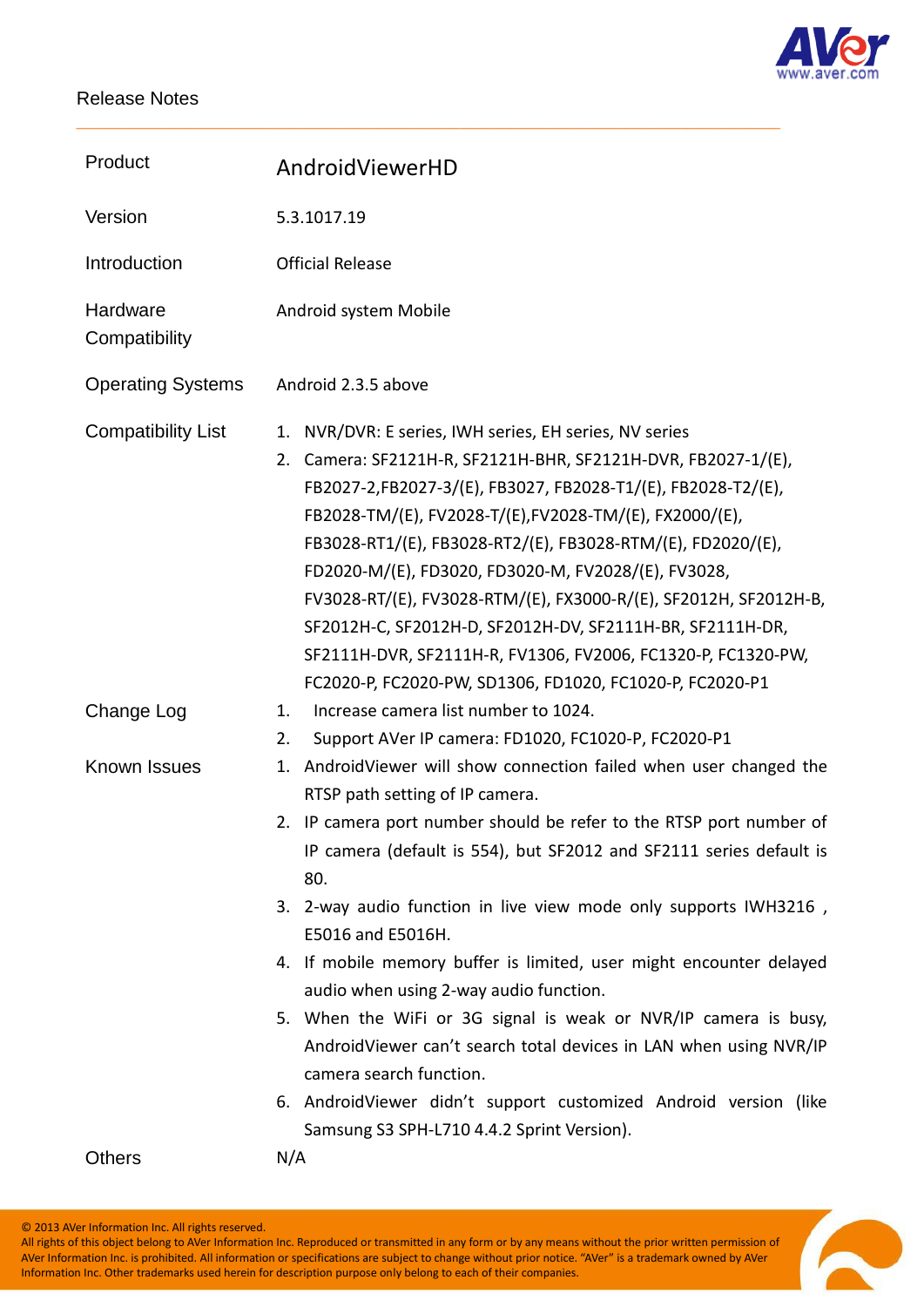

| Product                   | AndroidViewerHD                                                                                                                                                                                                                                                                                                                                                                                                                                                                                                                                                                                                                  |
|---------------------------|----------------------------------------------------------------------------------------------------------------------------------------------------------------------------------------------------------------------------------------------------------------------------------------------------------------------------------------------------------------------------------------------------------------------------------------------------------------------------------------------------------------------------------------------------------------------------------------------------------------------------------|
| Version                   | 5.3.1016.17                                                                                                                                                                                                                                                                                                                                                                                                                                                                                                                                                                                                                      |
| Introduction              | <b>Official Release</b>                                                                                                                                                                                                                                                                                                                                                                                                                                                                                                                                                                                                          |
| Hardware<br>Compatibility | Android system Mobile                                                                                                                                                                                                                                                                                                                                                                                                                                                                                                                                                                                                            |
| <b>Operating Systems</b>  | Android 2.3.5 above                                                                                                                                                                                                                                                                                                                                                                                                                                                                                                                                                                                                              |
| <b>Compatibility List</b> | NVR/DVR: E series, IWH series, EH series, NV series<br>1.<br>2. Camera: SF2121H-R, SF2121H-BHR, SF2121H-DVR, FB2027-1/(E),<br>FB2027-2,FB2027-3/(E), FB3027, FB2028-T1/(E), FB2028-T2/(E),<br>FB2028-TM/(E), FV2028-T/(E), FV2028-TM/(E), FX2000/(E),<br>FB3028-RT1/(E), FB3028-RT2/(E), FB3028-RTM/(E), FD2020/(E),<br>FD2020-M/(E), FD3020, FD3020-M, FV2028/(E), FV3028,<br>FV3028-RT/(E), FV3028-RTM/(E), FX3000-R/(E), SF2012H, SF2012H-B,<br>SF2012H-C, SF2012H-D, SF2012H-DV, SF2111H-BR, SF2111H-DR,<br>SF2111H-DVR, SF2111H-R, FV1306, FV2006, FC1320-P, FC1320-PW,<br>FC2020-P, FC2020-PW, SD1306                      |
| Change Log                | Bug fixed: H.264 codec compatibility issue on NV series platform.<br>1.                                                                                                                                                                                                                                                                                                                                                                                                                                                                                                                                                          |
| Known Issues              | 1. AndroidViewer will show connection failed when user changed the<br>RTSP path setting of IP camera.<br>2. IP camera port number should be refer to the RTSP port number of<br>IP camera (default is 554), but SF2012 and SF2111 series default is<br>80.<br>3. 2-way audio function in live view mode only supports IWH3216,<br>E5016 and E5016H.<br>4. If mobile buffer is limited, user might encounter delayed audio when<br>using 2-way audio function.<br>5. When the WiFi or 3G signal is weak or NVR/IP camera is busy,<br>AndroidViewer can't search total devices in LAN when using NVR/IP<br>camera search function. |
| <b>Others</b>             | N/A                                                                                                                                                                                                                                                                                                                                                                                                                                                                                                                                                                                                                              |

\_\_\_\_\_\_\_\_\_\_\_\_\_\_\_\_\_\_\_\_\_\_\_\_\_\_\_\_\_\_\_\_\_\_\_\_\_\_\_\_\_\_\_\_\_\_\_\_\_\_\_\_\_\_\_\_\_\_\_\_\_\_\_\_\_\_\_\_

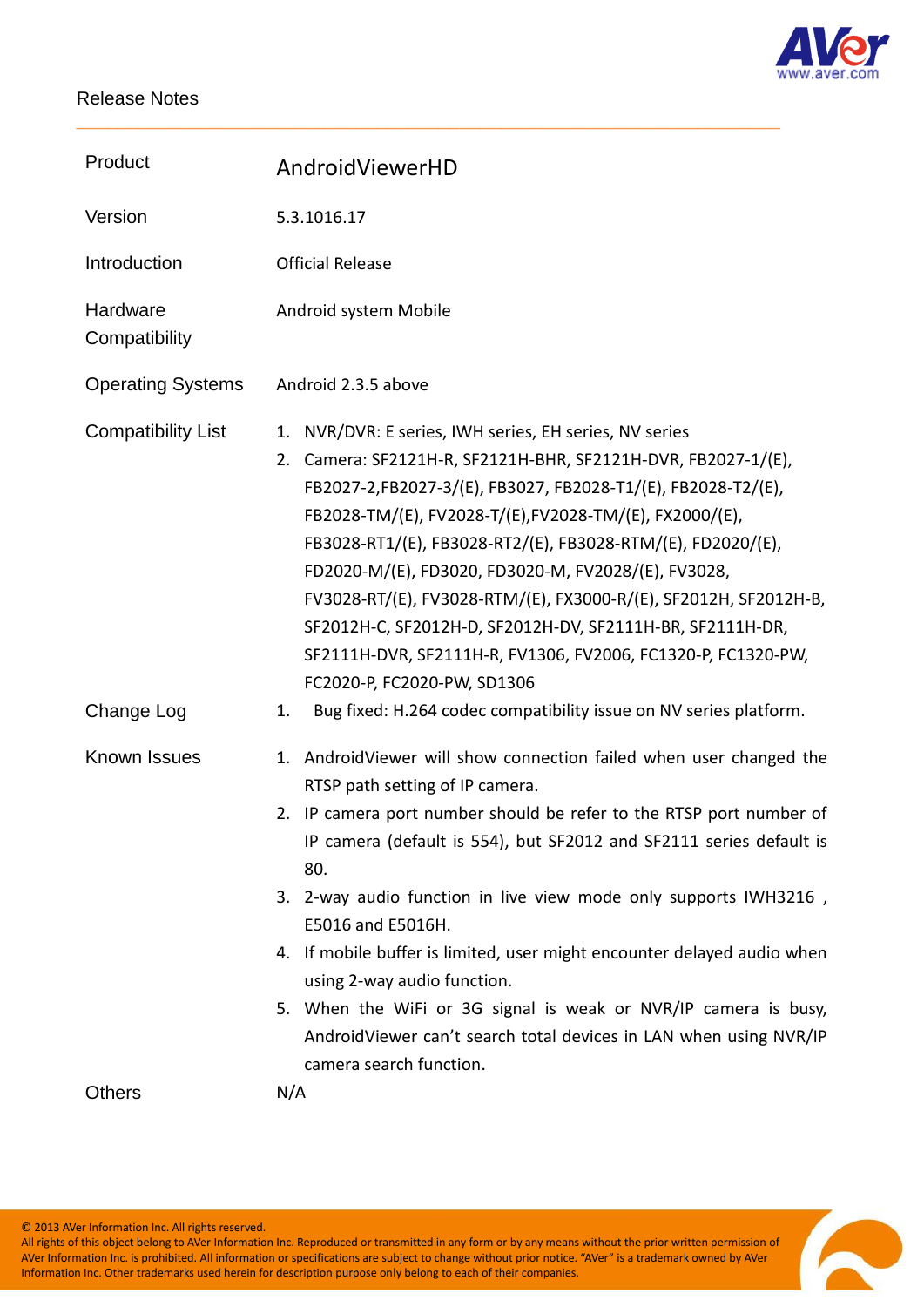

| AndroidViewerHD                                                                                                                                                                                                                                                                                                                                                                                                                                                                                                                                                                                                                  |
|----------------------------------------------------------------------------------------------------------------------------------------------------------------------------------------------------------------------------------------------------------------------------------------------------------------------------------------------------------------------------------------------------------------------------------------------------------------------------------------------------------------------------------------------------------------------------------------------------------------------------------|
| 5.3.1013.16                                                                                                                                                                                                                                                                                                                                                                                                                                                                                                                                                                                                                      |
| <b>Official Release</b>                                                                                                                                                                                                                                                                                                                                                                                                                                                                                                                                                                                                          |
| Android system Mobile                                                                                                                                                                                                                                                                                                                                                                                                                                                                                                                                                                                                            |
| Android 2.3.5 above                                                                                                                                                                                                                                                                                                                                                                                                                                                                                                                                                                                                              |
| NVR/DVR: E series, IWH series, EH series, NV series<br>1.<br>2. Camera: SF2121H-R, SF2121H-BHR, SF2121H-DVR, FB2027-1/(E),<br>FB2027-2,FB2027-3/(E), FB3027, FB2028-T1/(E), FB2028-T2/(E),<br>FB2028-TM/(E), FV2028-T/(E), FV2028-TM/(E), FX2000/(E),<br>FB3028-RT1/(E), FB3028-RT2/(E), FB3028-RTM/(E), FD2020/(E),<br>FD2020-M/(E), FD3020, FD3020-M, FV2028/(E), FV3028,<br>FV3028-RT/(E), FV3028-RTM/(E), FX3000-R/(E), SF2012H, SF2012H-B,<br>SF2012H-C, SF2012H-D, SF2012H-DV, SF2111H-BR, SF2111H-DR,<br>SF2111H-DVR, SF2111H-R, FV1306, FV2006, FC1320-P, FC1320-PW,<br>FC2020-P, FC2020-PW, SD1306                      |
| New Feature:                                                                                                                                                                                                                                                                                                                                                                                                                                                                                                                                                                                                                     |
| Support 2-way audio for E5016 and E5016H<br>1.<br>2.<br>Support analog camera PTZ setting                                                                                                                                                                                                                                                                                                                                                                                                                                                                                                                                        |
|                                                                                                                                                                                                                                                                                                                                                                                                                                                                                                                                                                                                                                  |
| 1. AndroidViewer will show connection failed when user changed the<br>RTSP path setting of IP camera.<br>2. IP camera port number should be refer to the RTSP port number of<br>IP camera (default is 554), but SF2012 and SF2111 series default is<br>80.<br>3. 2-way audio function in live view mode only supports IWH3216,<br>E5016 and E5016H.<br>4. If mobile buffer is limited, user might encounter delayed audio when<br>using 2-way audio function.<br>5. When the WiFi or 3G signal is weak or NVR/IP camera is busy,<br>AndroidViewer can't search total devices in LAN when using NVR/IP<br>camera search function. |
|                                                                                                                                                                                                                                                                                                                                                                                                                                                                                                                                                                                                                                  |

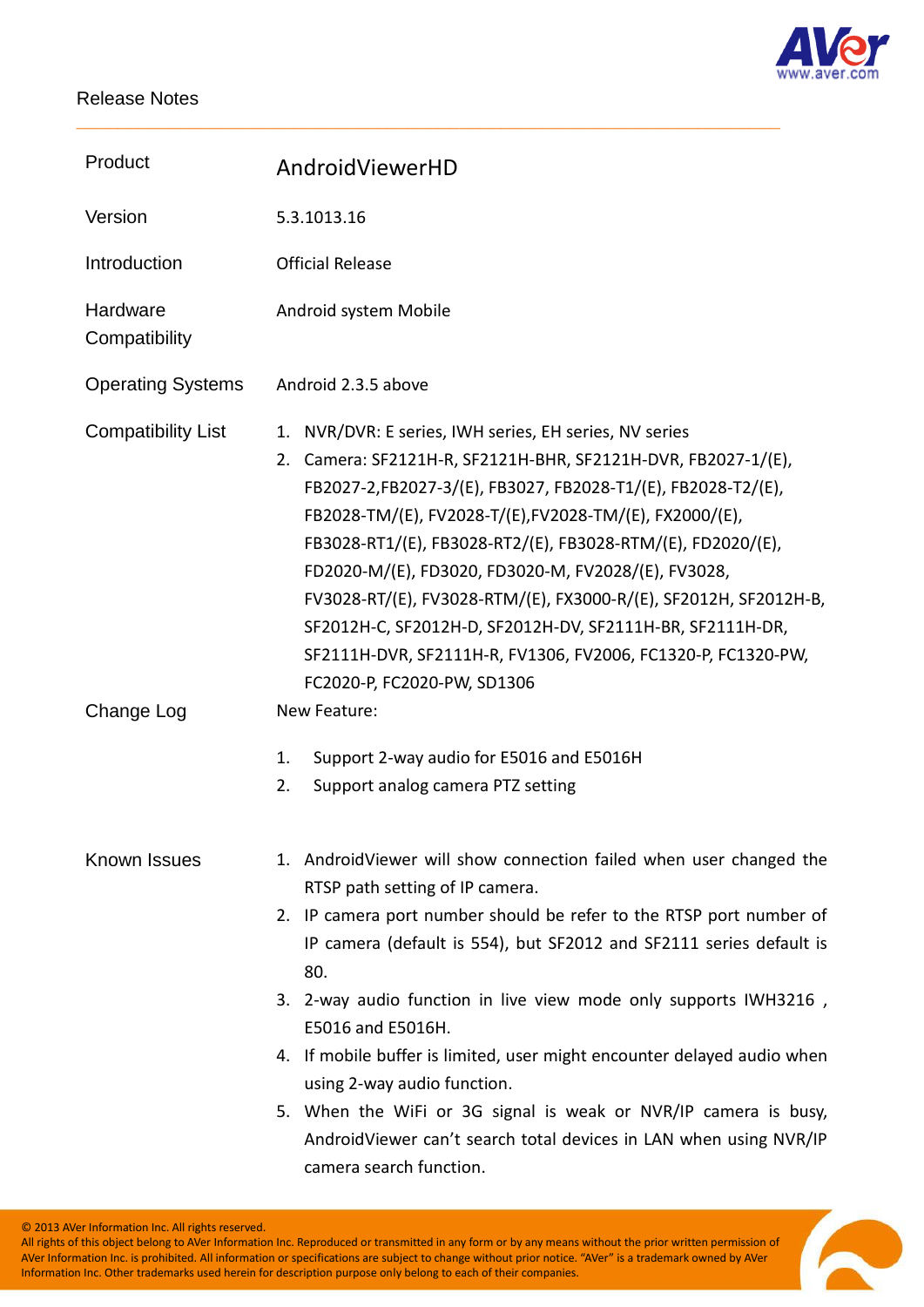

| Product       | AndroidViewerHD                                                             |  |
|---------------|-----------------------------------------------------------------------------|--|
|               | 6. AndroidViewer can't decode h.264 codec when connect to NV series<br>DVR. |  |
| <b>Others</b> | N/A                                                                         |  |

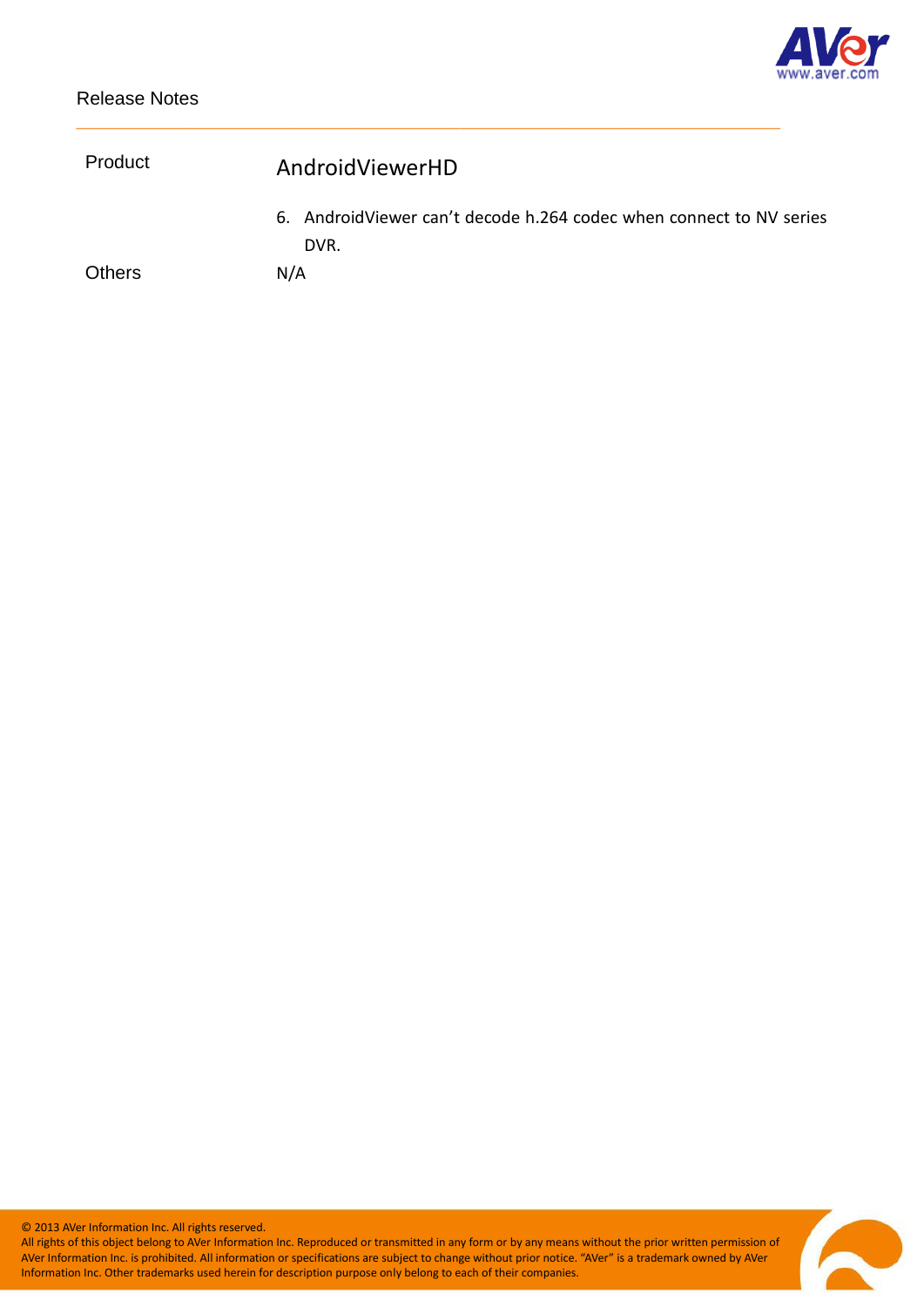

| Product                   | AndroidViewerHD                                                                                                                                                                                                                                                                                                                                                                                                                                                                                                                                                                                             |
|---------------------------|-------------------------------------------------------------------------------------------------------------------------------------------------------------------------------------------------------------------------------------------------------------------------------------------------------------------------------------------------------------------------------------------------------------------------------------------------------------------------------------------------------------------------------------------------------------------------------------------------------------|
| Version                   | 5.1.109.13                                                                                                                                                                                                                                                                                                                                                                                                                                                                                                                                                                                                  |
| Introduction              | <b>Official Release</b>                                                                                                                                                                                                                                                                                                                                                                                                                                                                                                                                                                                     |
| Hardware<br>Compatibility | Android system Mobile                                                                                                                                                                                                                                                                                                                                                                                                                                                                                                                                                                                       |
| <b>Operating Systems</b>  | Android 2.3.5 above                                                                                                                                                                                                                                                                                                                                                                                                                                                                                                                                                                                         |
| <b>Compatibility List</b> | NVR/DVR: E series, IWH series, EH series, NV series<br>1.<br>2. Camera: SF2121H-R, SF2121H-BHR, SF2121H-DVR, FB2027-1/(E),<br>FB2027-2,FB2027-3/(E), FB3027, FB2028-T1/(E), FB2028-T2/(E),<br>FB2028-TM/(E), FV2028-T/(E), FV2028-TM/(E), FX2000/(E),<br>FB3028-RT1/(E), FB3028-RT2/(E), FB3028-RTM/(E), FD2020/(E),<br>FD2020-M/(E), FD3020, FD3020-M, FV2028/(E), FV3028,<br>FV3028-RT/(E), FV3028-RTM/(E), FX3000-R/(E), SF2012H, SF2012H-B,<br>SF2012H-C, SF2012H-D, SF2012H-DV, SF2111H-BR, SF2111H-DR,<br>SF2111H-DVR, SF2111H-R, FV1306, FV2006, FC1320-P, FC1320-PW,<br>FC2020-P, FC2020-PW, SD1306 |
| Change Log                | New Feature for E-series NVR<br>Support auto-search NVR/IP Camera<br>1.<br>Support event search in playback mode<br>2.<br>Show NVR health status<br>3.<br>Show POS information<br>4.<br>Improvement:<br>3.<br>Support digit-PTZ in live view and playback mode<br>4.<br><b>Bug fixed</b>                                                                                                                                                                                                                                                                                                                    |
| Known Issues              | 1. IP camera will show connection failed when user change the RTSP<br>path setting.<br>2. When setting IP camera, the port number should be refer to the<br>RTSP port number of IP camera (default is 554) except SF2012 and<br>SF2111 series (default is 80).<br>2-way audio function in live view mode only supports IWH3216.<br>3.<br>4. AndroidViewer doesn't support PTZ function with analog camera.                                                                                                                                                                                                  |

\_\_\_\_\_\_\_\_\_\_\_\_\_\_\_\_\_\_\_\_\_\_\_\_\_\_\_\_\_\_\_\_\_\_\_\_\_\_\_\_\_\_\_\_\_\_\_\_\_\_\_\_\_\_\_\_\_\_\_\_\_\_\_\_\_\_\_\_

5. POS information only support playback mode in this version.

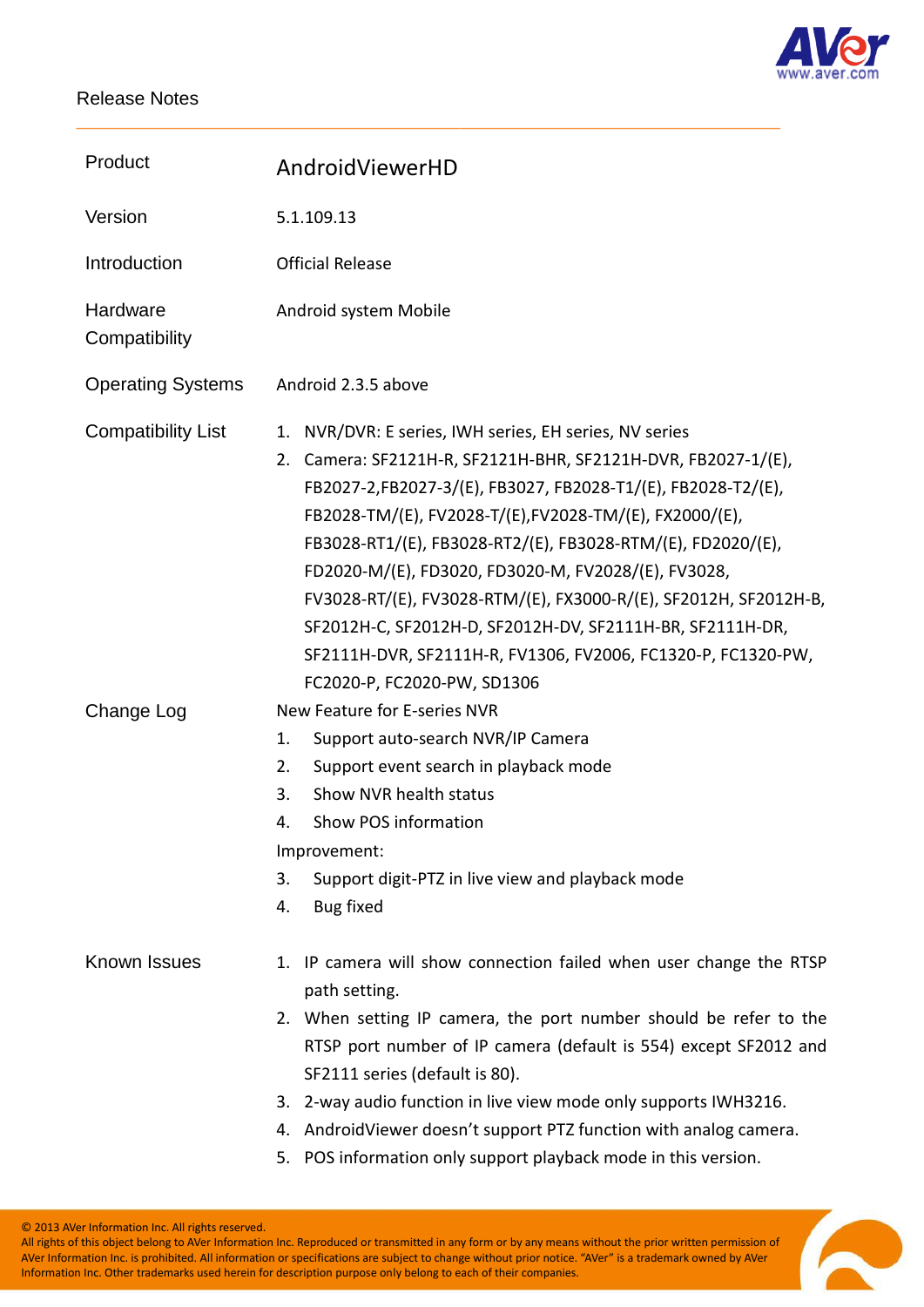

| Product       | AndroidViewerHD                                               |
|---------------|---------------------------------------------------------------|
|               | 6. When the WiFi signal is weak or NVR/IP Camera is too busy, |
|               | AndroidViewer can't search total devices in LAN when using    |
|               | NVR/IPCamer search function.                                  |
| <b>Others</b> | N/A                                                           |

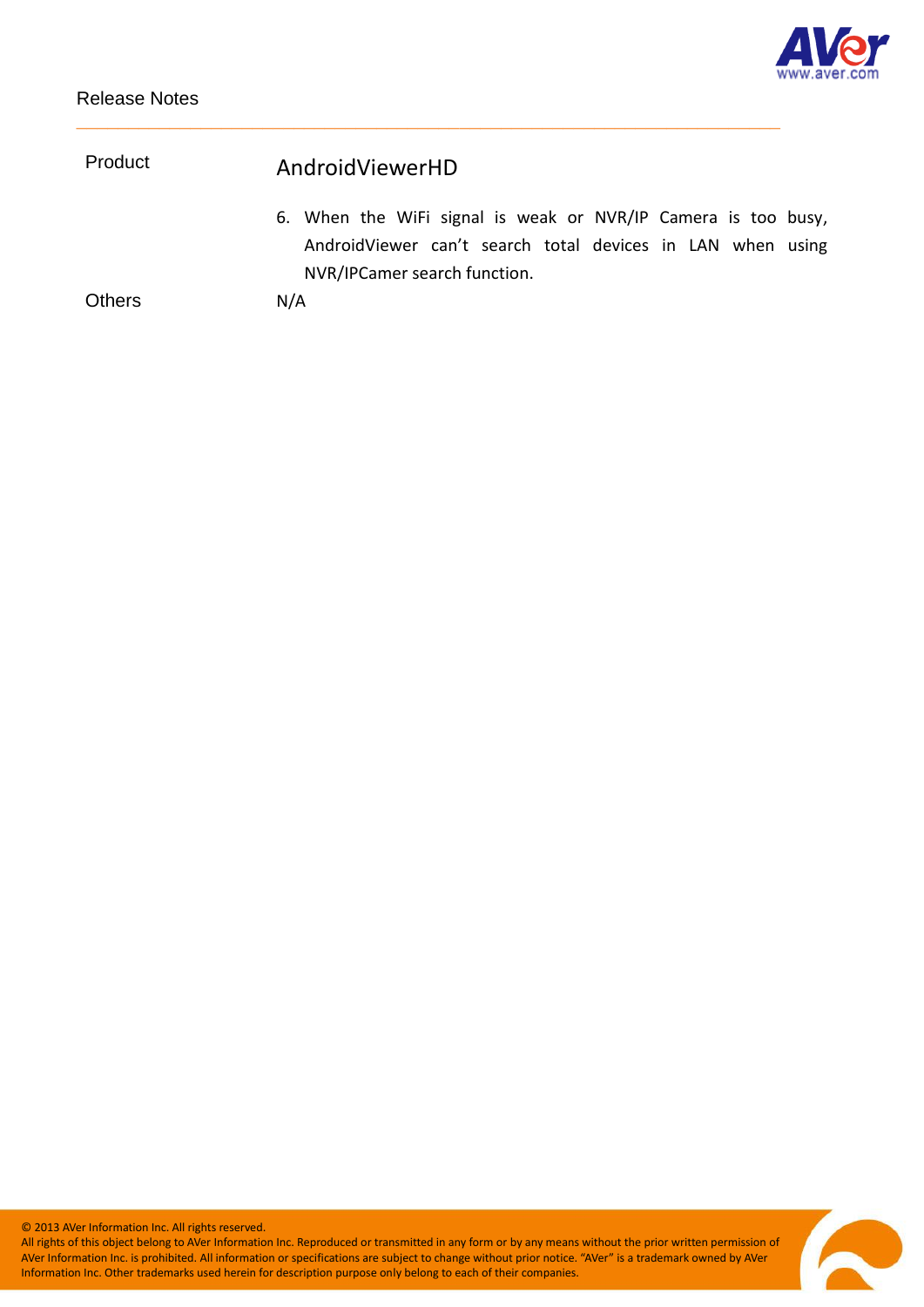

| Product                   | AndroidViewerHD                                                                                                                                                                                                                                                                                                                                                                                                                                                                                        |
|---------------------------|--------------------------------------------------------------------------------------------------------------------------------------------------------------------------------------------------------------------------------------------------------------------------------------------------------------------------------------------------------------------------------------------------------------------------------------------------------------------------------------------------------|
| Version                   | 4.5.106.7                                                                                                                                                                                                                                                                                                                                                                                                                                                                                              |
| Introduction              | 3 <sup>th</sup> Official Release                                                                                                                                                                                                                                                                                                                                                                                                                                                                       |
| Hardware<br>Compatibility | Android system Mobile                                                                                                                                                                                                                                                                                                                                                                                                                                                                                  |
| <b>Operating Systems</b>  | Android 2.3.5 above                                                                                                                                                                                                                                                                                                                                                                                                                                                                                    |
| <b>Compatibility List</b> | NVR: Full range of AVER NVRs/DVR<br>1.<br>Camera: SF2121H-R, SF2121H-BHR, SF2121H-DVR, FB2027-1,<br>2.<br>FB2027-2,FB2027-3, FB3027, FB2028-T1, FB2028-T2, FB2028-TM,<br>FV2028-T, FV2028-TM, FX2000, FB3028-RT1, FB3028-RT2,<br>FB3028-RTM, FD2020, FD2020-M, FD3020, FD3020-M, FV2028,<br>FV3028, FV3028-RT, FV3028-RTM, FX3000-R, SF2012H, SF2012H-B,<br>SF2012H-C, SF2012H-D, SF2012H-DV, SF2111H-BR, SF2111H-DR,<br>SF2111H-DVR, SF2111H-R<br>1. Support AVer EOL product (NV series, EB series). |
| Change Log                |                                                                                                                                                                                                                                                                                                                                                                                                                                                                                                        |
| Known Issues              | When the internet connection is unstable or 3G signal is weak, live<br>1.<br>view image maybe broken or lost.                                                                                                                                                                                                                                                                                                                                                                                          |
| <b>Others</b>             | N/A                                                                                                                                                                                                                                                                                                                                                                                                                                                                                                    |

\_\_\_\_\_\_\_\_\_\_\_\_\_\_\_\_\_\_\_\_\_\_\_\_\_\_\_\_\_\_\_\_\_\_\_\_\_\_\_\_\_\_\_\_\_\_\_\_\_\_\_\_\_\_\_\_\_\_\_\_\_\_\_\_\_\_\_\_

© 2013 AVer Information Inc. All rights reserved.

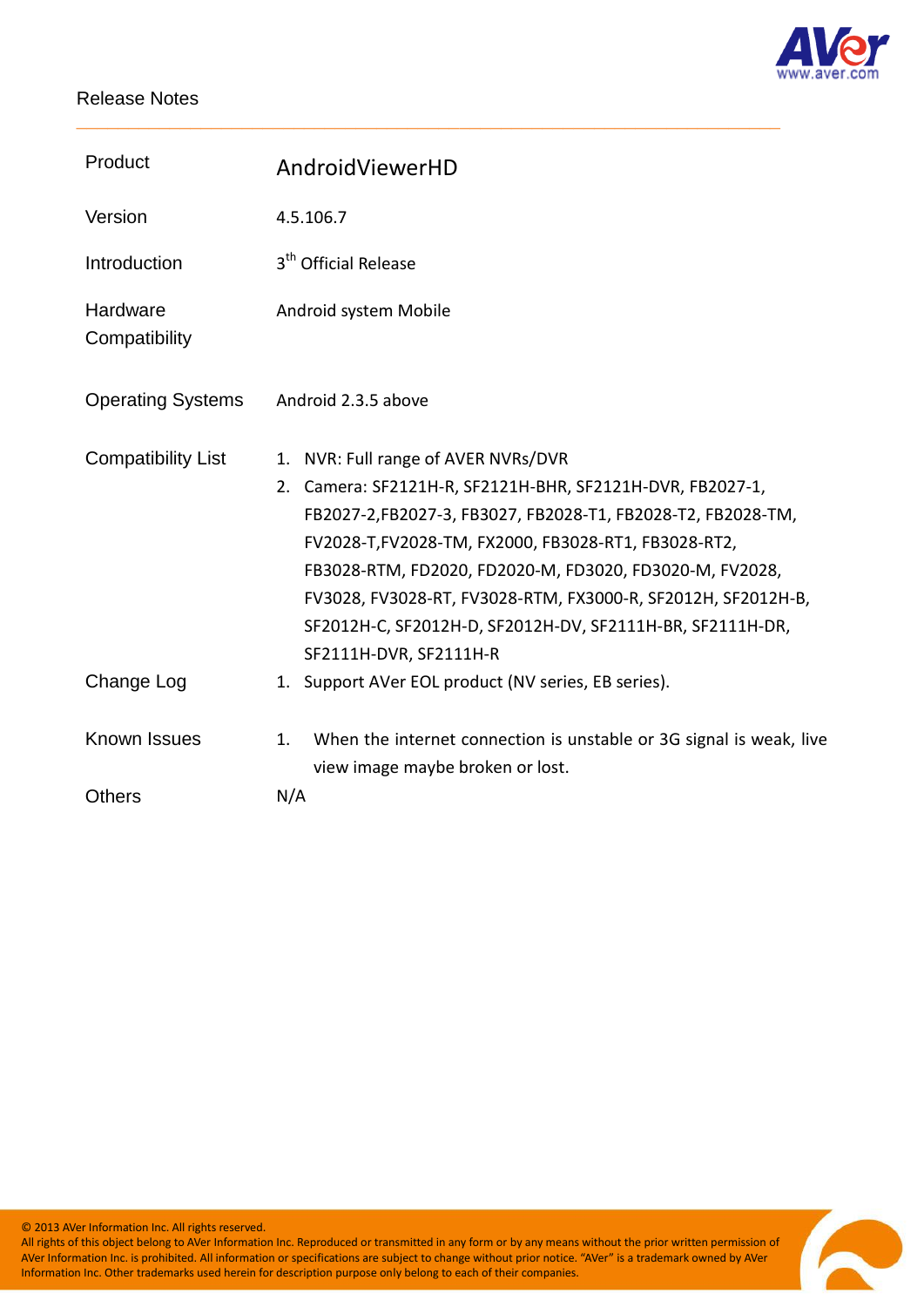

| Product                   | AndroidViewerHD                                                                                                                                                                                                                                                                                                                                                                                                                                                                                                     |
|---------------------------|---------------------------------------------------------------------------------------------------------------------------------------------------------------------------------------------------------------------------------------------------------------------------------------------------------------------------------------------------------------------------------------------------------------------------------------------------------------------------------------------------------------------|
| Version                   | 4.7.107.9                                                                                                                                                                                                                                                                                                                                                                                                                                                                                                           |
| Introduction              | <b>Official Release</b>                                                                                                                                                                                                                                                                                                                                                                                                                                                                                             |
| Hardware<br>Compatibility | Android system Mobile                                                                                                                                                                                                                                                                                                                                                                                                                                                                                               |
| <b>Operating Systems</b>  | Android 2.3.5 above                                                                                                                                                                                                                                                                                                                                                                                                                                                                                                 |
| <b>Compatibility List</b> | NVR: Full range of AVER NVRs/DVR<br>1.<br>Camera: SF2121H-R, SF2121H-BHR, SF2121H-DVR, FB2027-1,<br>2.<br>FB2027-2,FB2027-3, FB3027, FB2028-T1, FB2028-T2, FB2028-TM,<br>FV2028-T,FV2028-TM, FX2000, FB3028-RT1, FB3028-RT2,<br>FB3028-RTM, FD2020, FD2020-M, FD3020, FD3020-M, FV2028,<br>FV3028, FV3028-RT, FV3028-RTM, FX3000-R, SF2012H, SF2012H-B,<br>SF2012H-C, SF2012H-D, SF2012H-DV, SF2111H-BR, SF2111H-DR,<br>SF2111H-DVR, SF2111H-R, FV1306, FV2006, FC1320-P, FC1320-PW,<br>FC2020-P, FC2020-PW, SD1306 |
| Change Log                | 1. Support more camera model                                                                                                                                                                                                                                                                                                                                                                                                                                                                                        |
| Known Issues              | 1. IP camera will connection failed when user change the RTSP path<br>setting from IP camera's web UI.<br>2. When setting IP camera, the port number should be refer to the<br>RTSP port number of IP camera.<br>3. 2-way audio function in live view mode only supports for IWH3216.                                                                                                                                                                                                                               |
| <b>Others</b>             | N/A                                                                                                                                                                                                                                                                                                                                                                                                                                                                                                                 |

\_\_\_\_\_\_\_\_\_\_\_\_\_\_\_\_\_\_\_\_\_\_\_\_\_\_\_\_\_\_\_\_\_\_\_\_\_\_\_\_\_\_\_\_\_\_\_\_\_\_\_\_\_\_\_\_\_\_\_\_\_\_\_\_\_\_\_\_

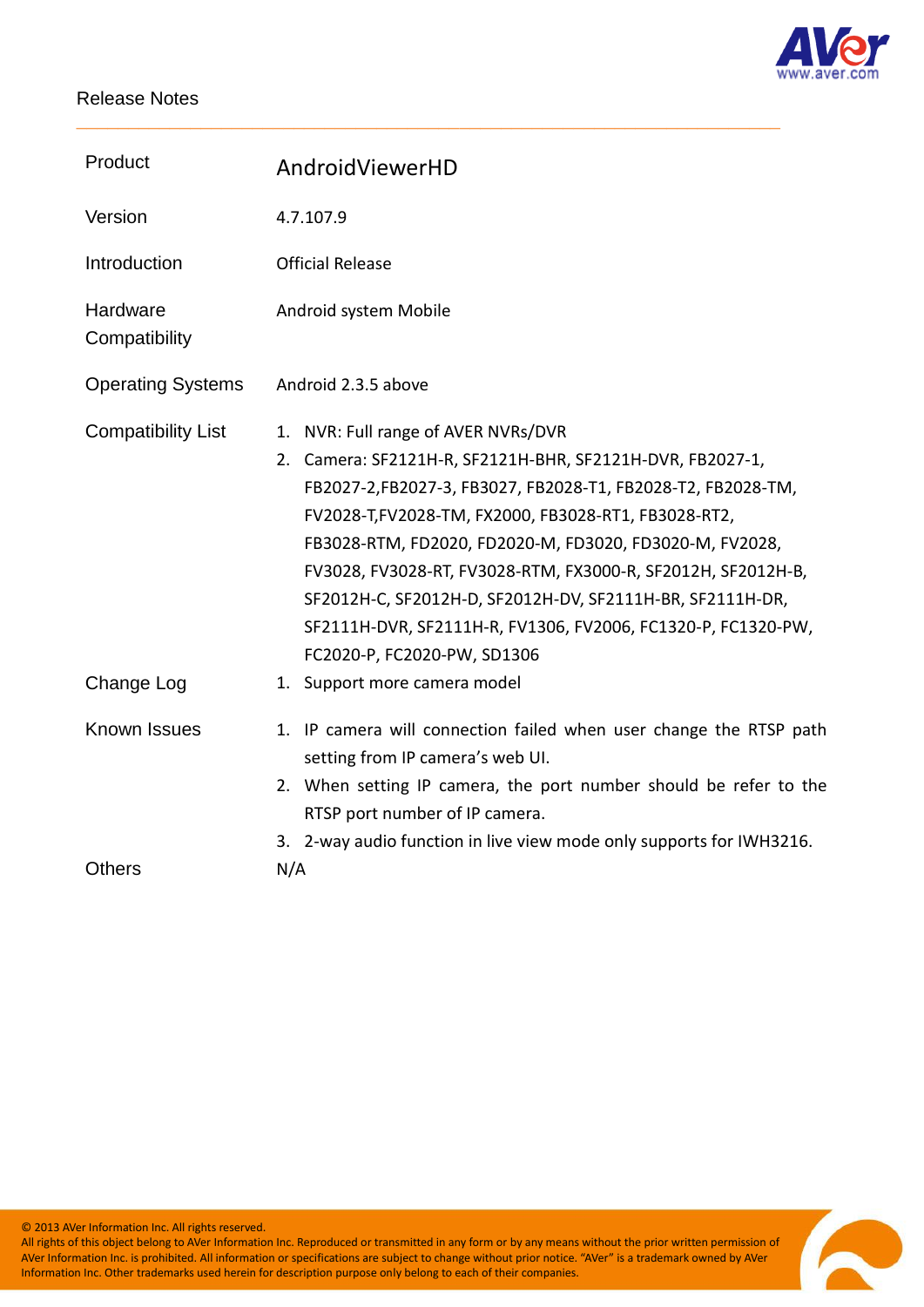

| Product                   | AndroidViewerHD                                                                                                                                                                                                                                                                                                                                                                                                                                |
|---------------------------|------------------------------------------------------------------------------------------------------------------------------------------------------------------------------------------------------------------------------------------------------------------------------------------------------------------------------------------------------------------------------------------------------------------------------------------------|
| Version                   | 4.5.106.7                                                                                                                                                                                                                                                                                                                                                                                                                                      |
| Introduction              | 3 <sup>th</sup> Official Release                                                                                                                                                                                                                                                                                                                                                                                                               |
| Hardware<br>Compatibility | Android system Mobile                                                                                                                                                                                                                                                                                                                                                                                                                          |
| <b>Operating Systems</b>  | Android 2.3.5 above                                                                                                                                                                                                                                                                                                                                                                                                                            |
| <b>Compatibility List</b> | NVR: Full range of AVER NVRs/DVR<br>1.<br>Camera: SF2121H-R, SF2121H-BHR, SF2121H-DVR, FB2027-1,<br>2.<br>FB2027-2,FB2027-3, FB3027, FB2028-T1, FB2028-T2, FB2028-TM,<br>FV2028-T,FV2028-TM, FX2000, FB3028-RT1, FB3028-RT2,<br>FB3028-RTM, FD2020, FD2020-M, FD3020, FD3020-M, FV2028,<br>FV3028, FV3028-RT, FV3028-RTM, FX3000-R, SF2012H, SF2012H-B,<br>SF2012H-C, SF2012H-D, SF2012H-DV, SF2111H-BR, SF2111H-DR,<br>SF2111H-DVR, SF2111H-R |
| Change Log                | Support AVer EOL product (NV series, EB series).<br>1.                                                                                                                                                                                                                                                                                                                                                                                         |
| Known Issues              | When the internet connection is unstable or 3G signal is weak, live<br>1.<br>view image maybe broken or lost.                                                                                                                                                                                                                                                                                                                                  |
| <b>Others</b>             | N/A                                                                                                                                                                                                                                                                                                                                                                                                                                            |

\_\_\_\_\_\_\_\_\_\_\_\_\_\_\_\_\_\_\_\_\_\_\_\_\_\_\_\_\_\_\_\_\_\_\_\_\_\_\_\_\_\_\_\_\_\_\_\_\_\_\_\_\_\_\_\_\_\_\_\_\_\_\_\_\_\_\_\_

Ps The latest update should be listed on the top

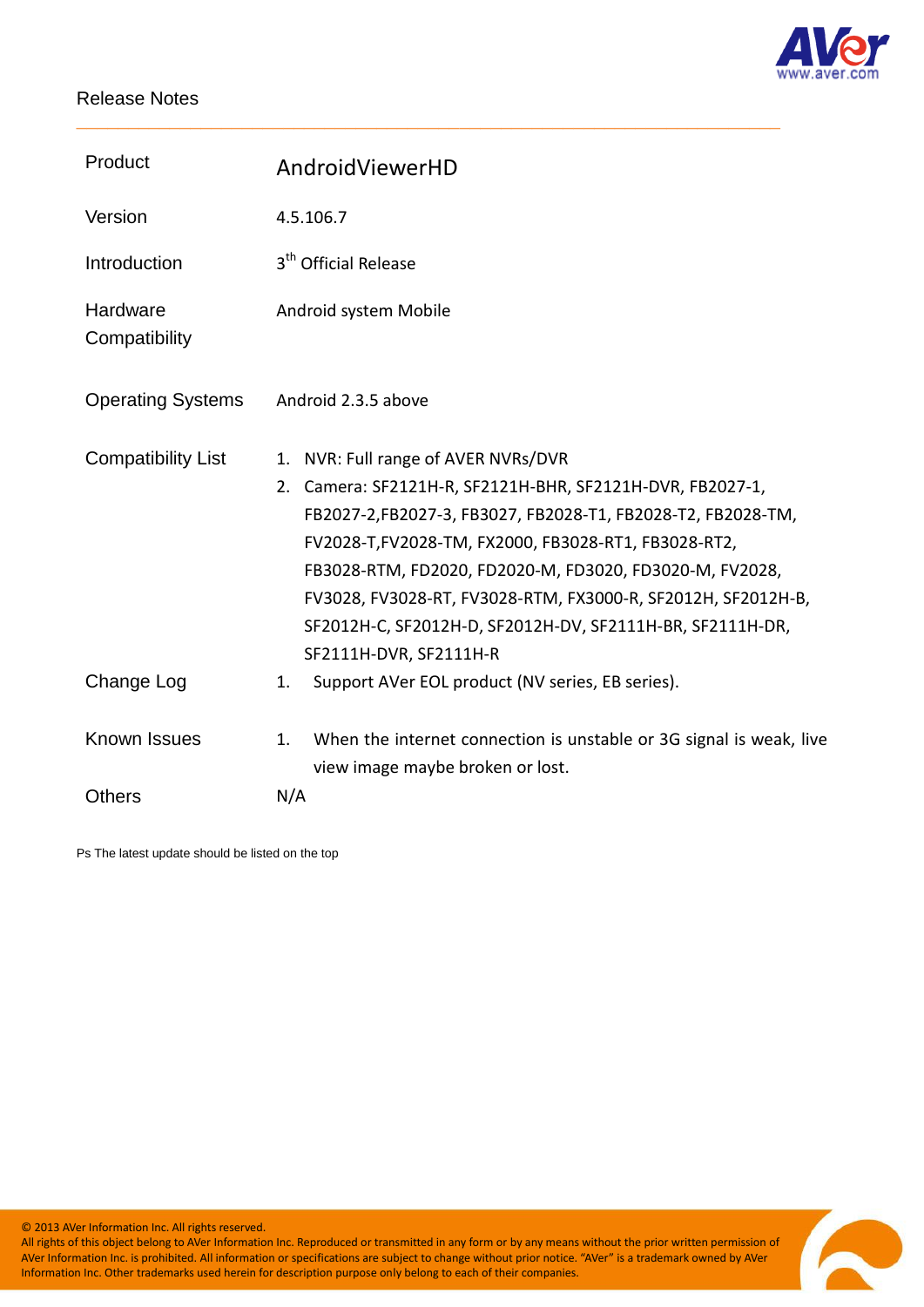

| Product                   | AndroidViewerHD                                                                                                                                                                                                                                                                                                                                                                                                                                                      |
|---------------------------|----------------------------------------------------------------------------------------------------------------------------------------------------------------------------------------------------------------------------------------------------------------------------------------------------------------------------------------------------------------------------------------------------------------------------------------------------------------------|
| Version                   | 4.3.104.6                                                                                                                                                                                                                                                                                                                                                                                                                                                            |
| Introduction              | 2 <sup>nd</sup> Official Release                                                                                                                                                                                                                                                                                                                                                                                                                                     |
| Hardware<br>Compatibility | Android system Mobile                                                                                                                                                                                                                                                                                                                                                                                                                                                |
| <b>Operating Systems</b>  | Android 2.3.5 above                                                                                                                                                                                                                                                                                                                                                                                                                                                  |
| <b>Compatibility List</b> | NVR: Full range of AVER NVRs/DVR (except EOL product)<br>1.<br>2.<br>Camera: SF2121H-R, SF2121H-BHR, SF2121H-DVR, FB2027-1,<br>FB2027-2,FB2027-3, FB3027, FB2028-T1, FB2028-T2, FB2028-TM,<br>FV2028-T, FV2028-TM, FX2000, FB3028-RT1, FB3028-RT2,<br>FB3028-RTM, FD2020, FD2020-M, FD3020, FD3020-M, FV2028,<br>FV3028, FV3028-RT, FV3028-RTM, FX3000-R, SF2012H, SF2012H-B,<br>SF2012H-C, SF2012H-D, SF2012H-DV, SF2111H-BR, SF2111H-DR,<br>SF2111H-DVR, SF2111H-R |
| Change Log                | New user interface with new process<br>1.<br>Customized login password checking method<br>2.<br>Support new camera module (Aver homemade)<br>3.<br>Remove slide feature in live view mode.<br>4.                                                                                                                                                                                                                                                                     |
| <b>Known Issues</b>       | When the internet connection is unstable or 3G signal is weak, live<br>1.<br>view image maybe broken or lost.                                                                                                                                                                                                                                                                                                                                                        |
| <b>Others</b>             | N/A                                                                                                                                                                                                                                                                                                                                                                                                                                                                  |

\_\_\_\_\_\_\_\_\_\_\_\_\_\_\_\_\_\_\_\_\_\_\_\_\_\_\_\_\_\_\_\_\_\_\_\_\_\_\_\_\_\_\_\_\_\_\_\_\_\_\_\_\_\_\_\_\_\_\_\_\_\_\_\_\_\_\_\_

Ps The latest update should be listed on the top

© 2013 AVer Information Inc. All rights reserved.